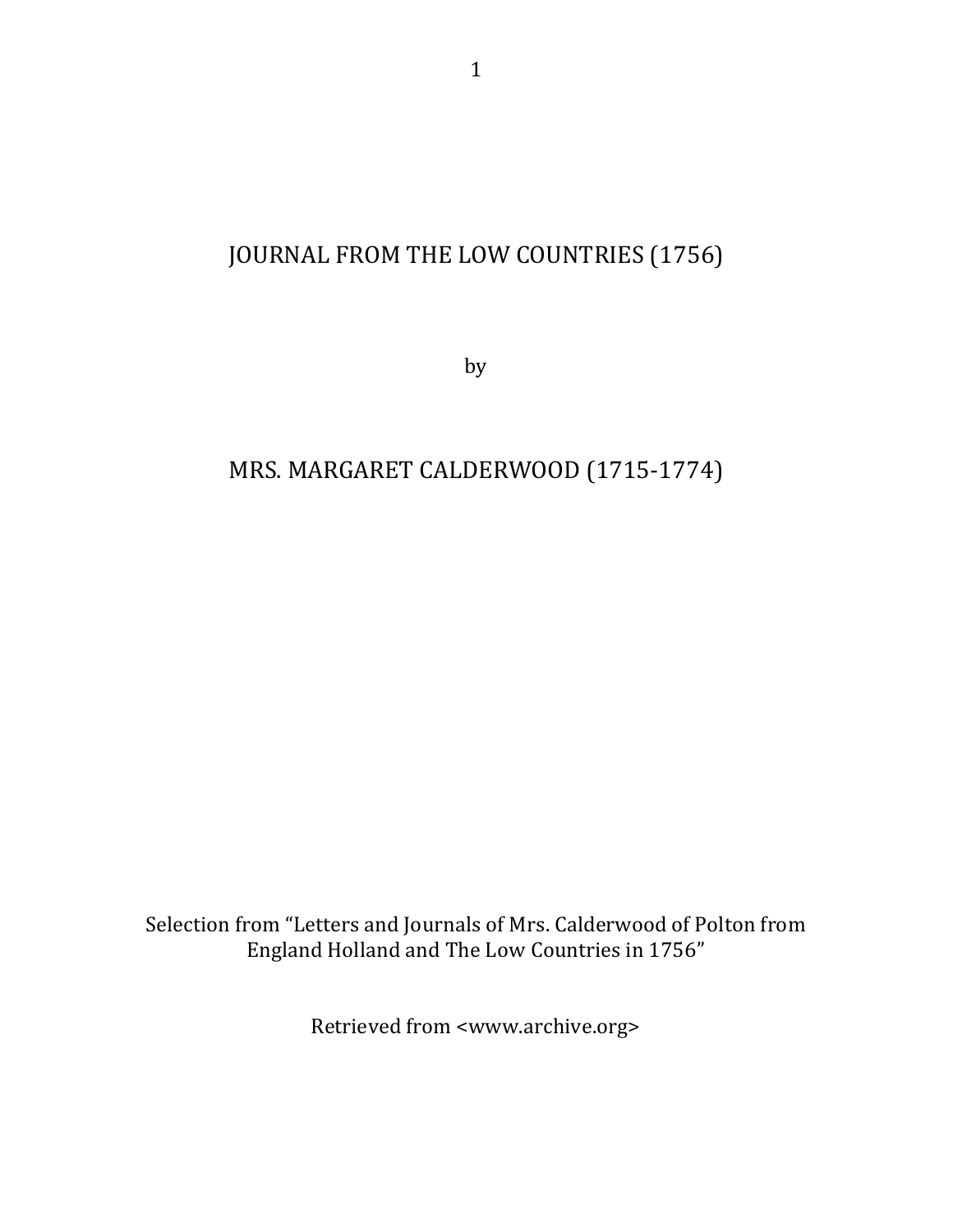#### INTRODUCTION TO THE WEB TRANSCRIPTION

The failure of the second Jacobite rebellion (1745-46) set Scotland into turmoil. It was not only the ringleaders who paid dearly for their allegiance: suspects, sympathizers and their families also lost property, and some went into exile abroad. One such was the economics scholar, Sir James Steuart, who was obliged to take refuge with his wife and children in France.

By 1756 it had been eleven years since Sir James last met his younger sister, Margaret Calderwood. That summer, she set out from Edinburgh, accompanied by her husband Thomas, their sons William and James, and two servants, Peggy and John; their ultimate destination would be Liège, Belgium. They travelled by horse-drawn coach to London, continuing to Harwich, where they took ship for Holland.

These selections from Margaret's private journal describe her first impressions upon arrival at Rotterdam. They are both informative and entertaining. Posterity has been fortunate that she compiled her diary entries into manuscript volumes; these were preserved by the family, and were eventually printed in the 19th century. The presence of Scots words and irregular spellings adds colour and authenticity, without impeding comprehension; spelling and footnotes follow the 1884 public edition.

D. S. Campbell

September 2019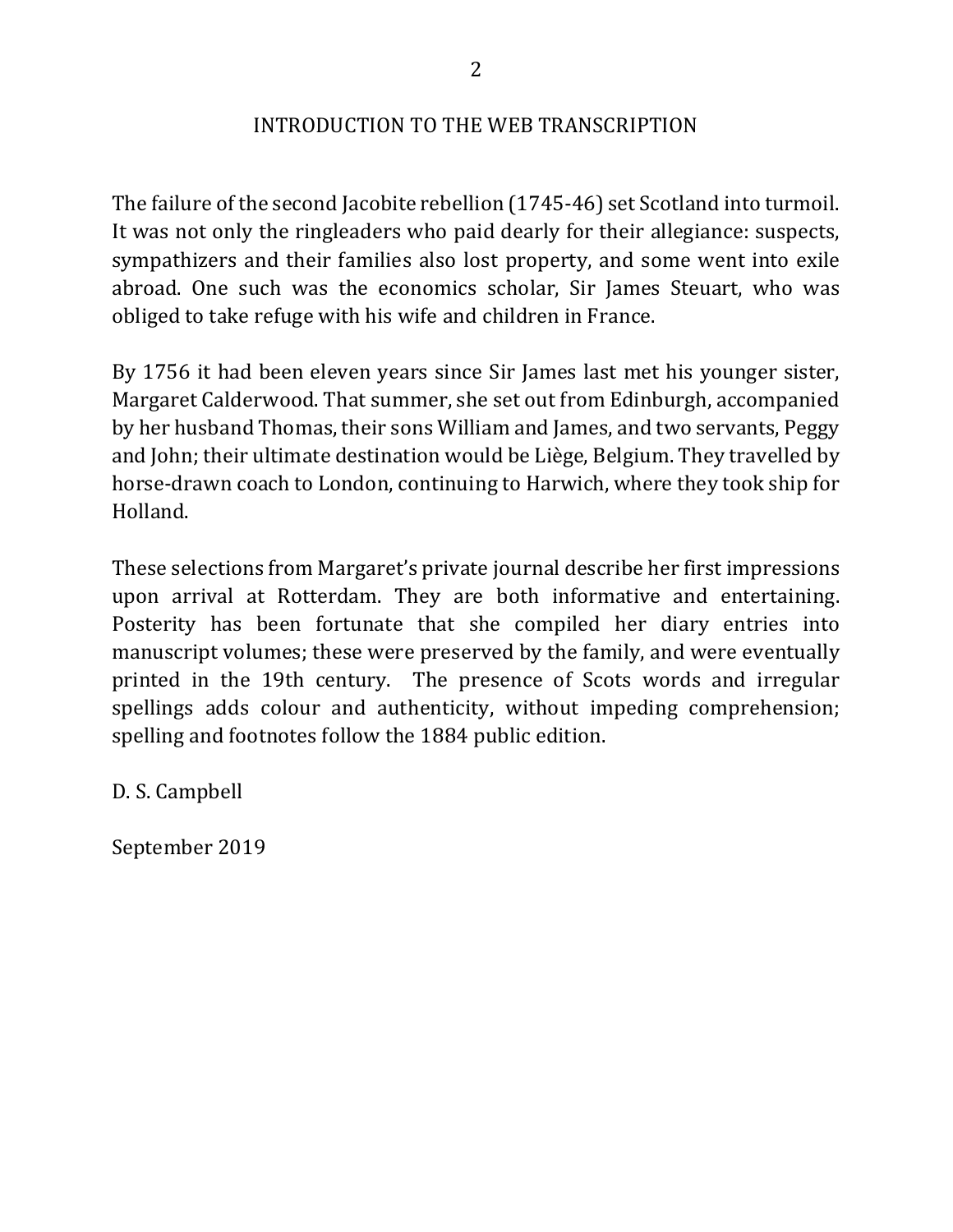### **CHAPTER II.**

[...] We arrived at Harwich in time enough, but found the wind was not fair for sailing, but as the paquet is obliged to saill so soon as the maill arrives, the captain would not tell us whether he would saill or not, till nine o'clock at night, and then let us know we might go to bed, which I was very happy at, as we had been very early up that morning.

Harwich is a pretty large town, but nobody but seafaring men lives in it, and most of its busness is the passage. There are four paquets belongs to it in time of peace; and, in time of war, they call the paquets from Dover, as it is not so safe from privateers as Harwich. The commanders of the paquets are named by the Government, and the ships are theirs; they are very small, not being a third longer than a Kinghorn boat, but much deeper, and somewhat broader, for they have two very neat cabins with eight beds in each of them, and in the first, or rather off it, is a small stateroom with a bed.

It is surprising the constant intercourse of passengers alone (for they carry no goods) there is betwixt England and Holland, for each of these paquets makes twelve hundred pounds per annum to the captain, who imposes sadly on the passengers. I suppose it raises as much to the publick, for we paid twelve shillings for our passage, and a shilling to the clerk; this should be for our passage, but then the captain has the cabin bedded at his expence, and, if you take a bed, you pay a guinea, and if not, the half: this makes the captain be sure to keep you a night on sea, though, if the wind be good, it may be made in twelve hours; you take provisions on board, or can have it from the steuart of the ship.

The river at Harwich is but like half a mile broad. There is no harbour built, but they have two old men-of-war, one of seventy, and another of forty guns, the one runs out like a peer, the other turns like a head; they are firm to the ground, and make a very good harbour. You may propose this method to the Laird of Lundin; it will save so much time and labour, but I do not know the price of an old man-of-war, for these were given by the Government, so I do not know if it would save money. There was a seventy gun ship building in the dock-yard; it was as high to the top from the ground as a house of three stories, and a prodigious length.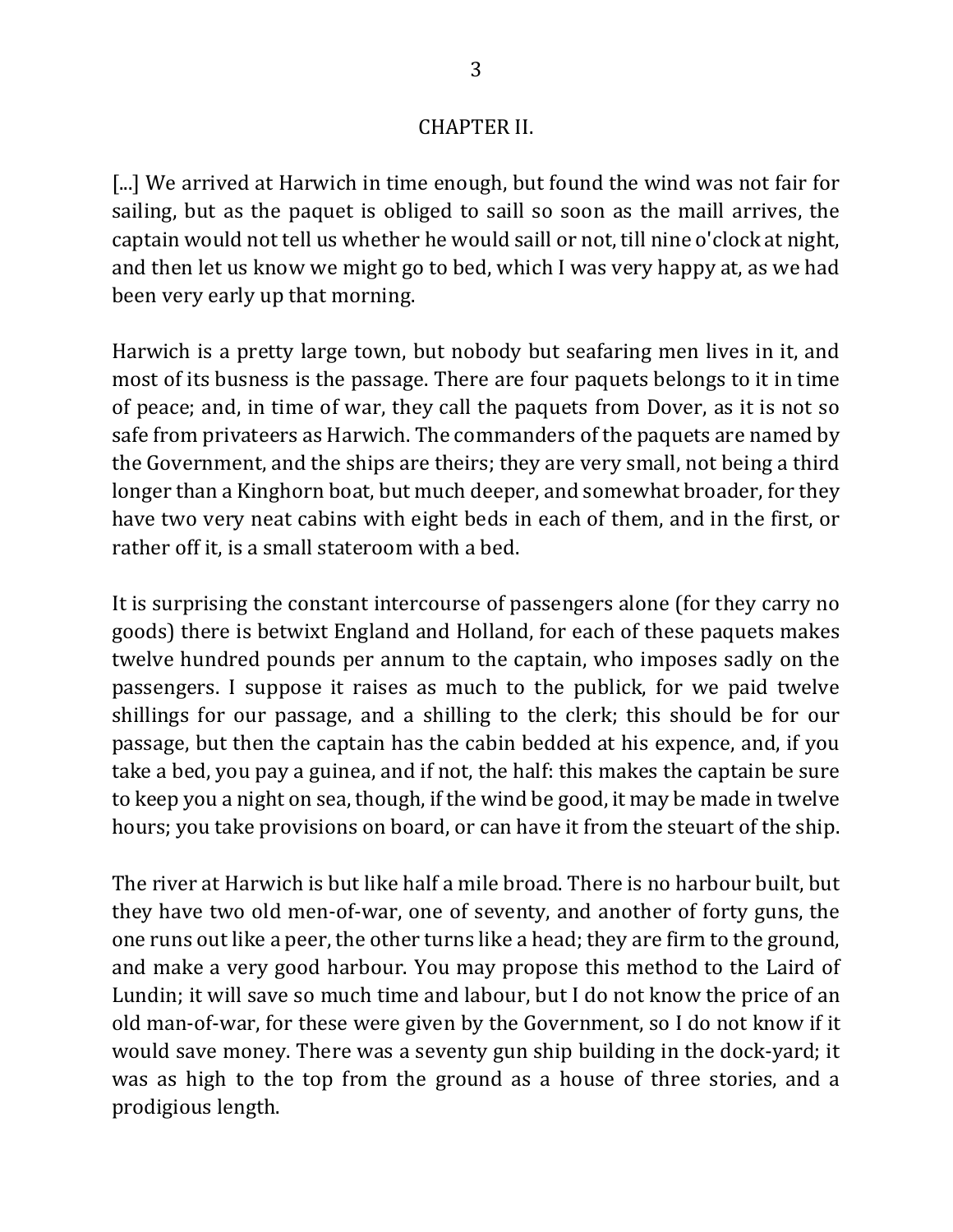This county of Essex, which reaches all the way to Harwich, is a very rich country, and more pleasing to the eye, as it has severall rising grounds in it, and towns and houses set up to view, as it were. Its produce is mostly wheat, barly, and beans, and rapeseed, which they change alternatly with fallow. This looks to be a very rich, plentifull country, and is reckoned one of the best in England. Its whole produce goes to the London market; and I do not think it is so populous as I would expect. If you see one English town or village you see them all; they are very neat and pleasant. The inns in all this country are built (round a court-yard) of timber, and open galleries from whence most of the rooms enter. 

On Sunday the 27th of June we went on board the paquet about eleven o'clock forenoon. We were in an inn which is not so much frequented as another, so that we did not know of any passengers but two young gentlemen I saw walking about, and one who lodged in our inn, come from New England; but we were no sooner on board but we found ourselves a very numerous company.

As I have now got all their names, I may call them by name, which I could not do whilst on ship-board, nor for many days after: In the first place, there was an old lady with her son and daughter, the lady's name was Mrs. Clark, her son was Peter Dondie, bred a corn factor; Miss Dondie was a girl about eighteen, not ill-lookt, quite a cockney, she has exactly the voice of the stage, and might be made a player, had she as much sense or feeling as to enter into the spirit of her part. 

Peter you have often seen acted by Stamper;<sup>1</sup> he seemed to understand a horserace or a cock-match much better than the price of corn; he is just the figure of a young squire who would be married to a cast-mistress, if some good-natured person in the drama did not prevent it, for which he would express his thankfulness with many grins and smiles, severall bows and scrapes, shrugs, and rubbing of his hands for gladness.

<sup>&</sup>lt;sup>1</sup> Stamper was one of Mr. Digge's and Mrs. Ward's company at the theatre in the Canongate in 1753-56, and is described as 'an actor of merit.' ARNOT's History of Edinburgh, p. 369.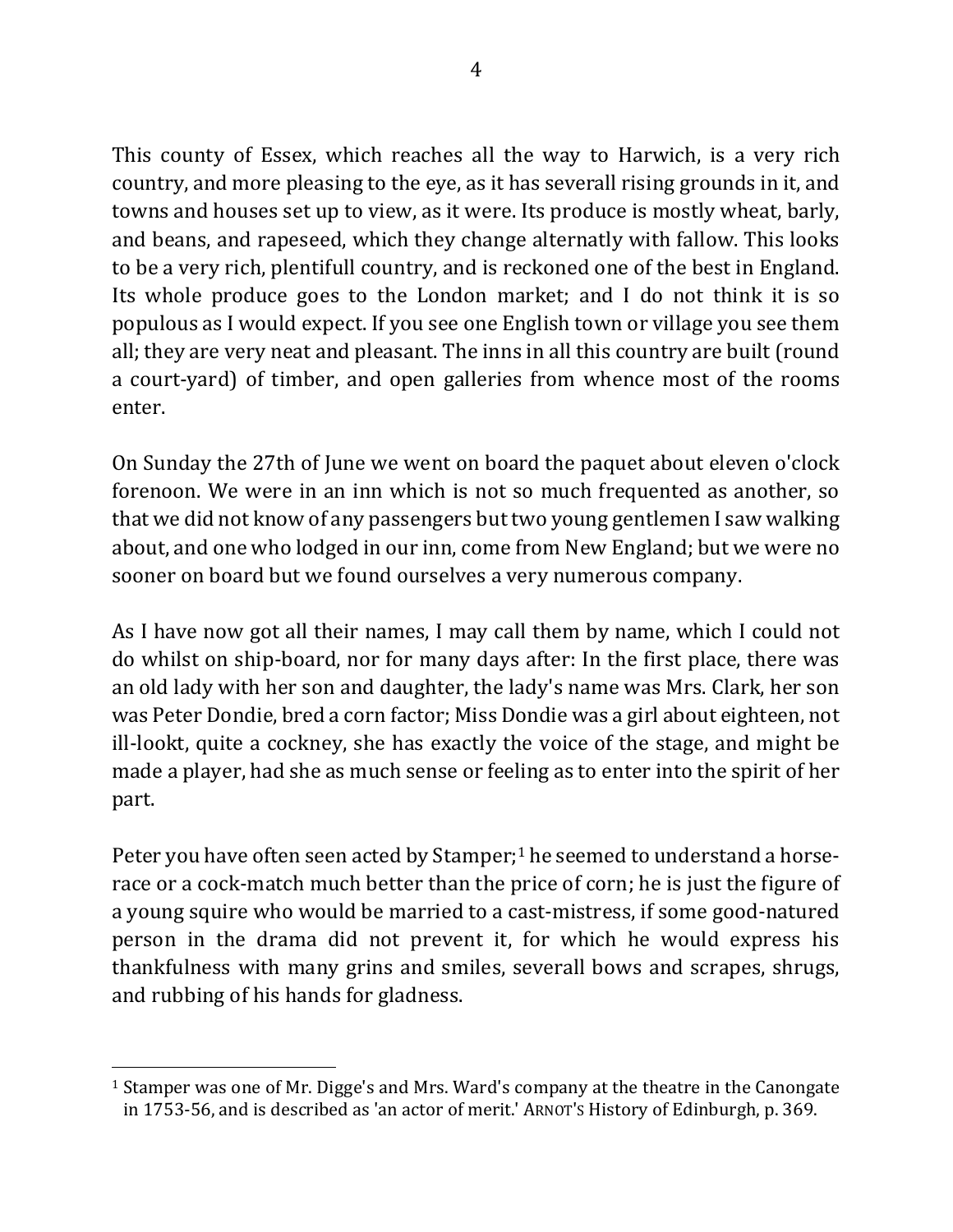The old woman is a good-natured body, and seems to desire nothing so much that she would run the risque of giving offence to obtain it. She told me that she had severall troubles in her life; her first husband was a Frenchman, he died when the lassie was at nurse, and left her with Peter, another daughter and her. The other daughter was most charmingly married, but died a few months after, of the small-pox: that she had married, for a second time, a coall-merchant of the name of Clark. She did not know whether he was Scots or not. She supposed he was of no great family, or she would have heard enough of it, but indeed he was so unhappy, (which signifies ill-nature in Scots,) that she durst never ask anything at him he was not pleased to tell her.

Now do not suppose I got all this on board a ship, for you will see, by the course of our travells, I have met her often again.

The next in rank of our company were two young gentlemen, the one, Mr. Webb, setting out for the tour of Italy, and his companion, one Mr. Bowlls, the son of a very rich father, who keeps a crown-glass warehouse near London. He had allowance from his father to accompany Mr. Webb (who had been a Cambridge companion) the tour of Flanders, and was to return by Dover in a few weeks.

Then we had one Mr. Cookson, a merchant of Leeds, a very good descreet man, going abroad to settle his correspondence before the war break out; a Presbiterian minister going to Utrecht to supply the place of Mr. Brown,<sup>2</sup> who has got the Church-history in St. Andrews; a very fine body they call M'Culloch; two messengers, one returning to Pettersburgh [St. Petersburg, dsc.] from London, he is an officer in the service, as the Russian Court has no people of that kind or office as we have; this gentleman, in his way to London from Harwich, where he had never been before, met with a company of Germans, so, for the sake of coming with them, he left the English passengers, and joined the Germans, who made him pay the whole expence of the company, which was  $E7$ , and told him England was a very dear place. He was one of the merriest finest bodies ever I saw, and sung vastly fine.

<sup>&</sup>lt;sup>2</sup> The Revd. William Brown, Professor of Divinity and Church History in St. Mary's College, St. Andrews—see *University Calendar*, where the date 1757 is given.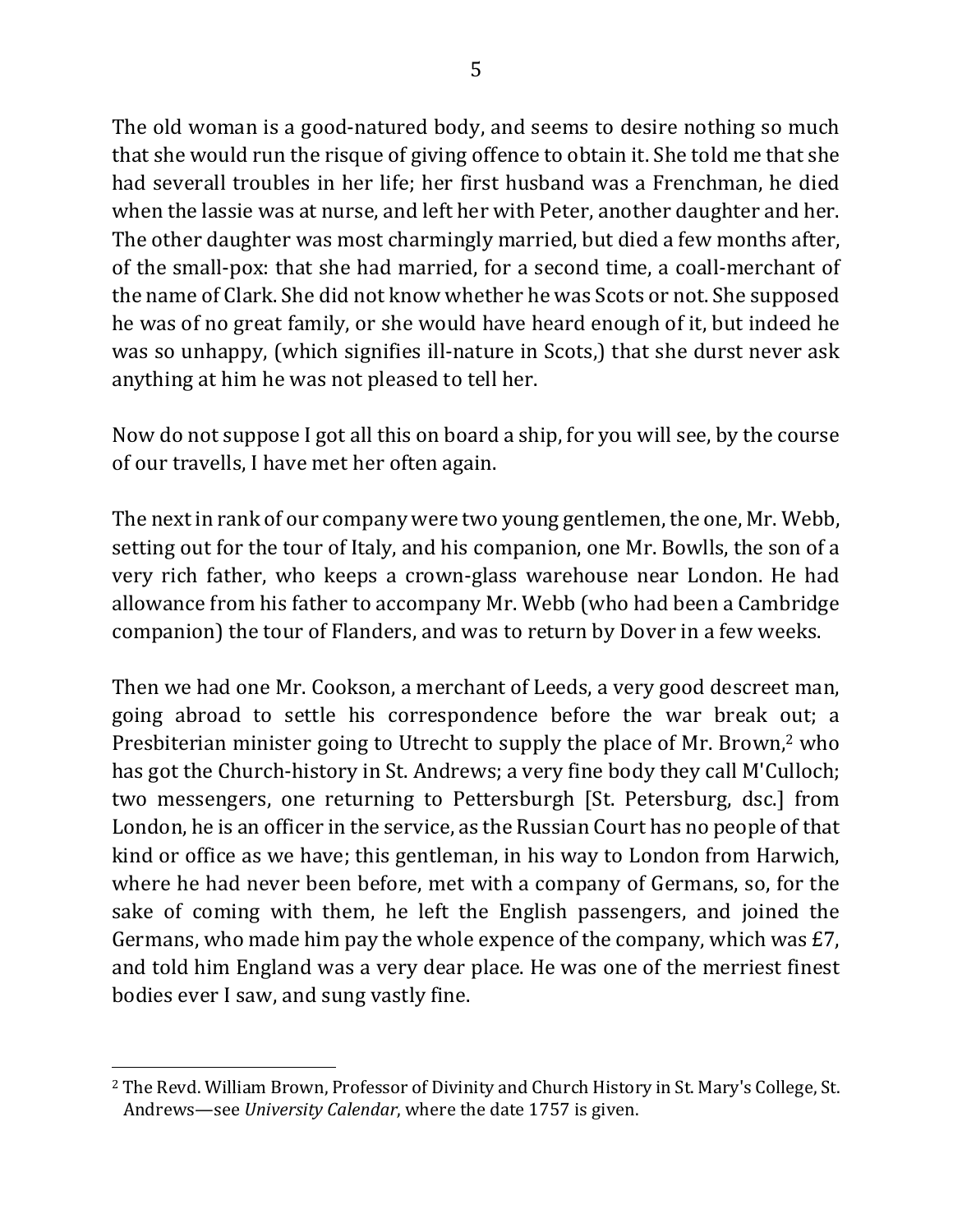The other messenger was a very smart lad; he was going to Berlin, and from that to Petersburgh, and the two were to set out together a journey of twentytwo days, night and day travelling, and was not to have off their clothes till they arrived. He was sent to Lisbon with the account of the present from the Parliament, $3$  and was there at the second great earthquake.

We had likeways a Doctor Monro going to study at Leyden, but he had as much knowledge already as would do all his busness, which he had bought for forty shillings; this was a cure for the jaundice. He had likeways in his pocket a bottle of drops infallible for preventing sea sickness, which was no other than the spirit of lavender; but if his other specifick be no better than that, he is forty shillings out of pocket. However, every body swallowed of it greedily, but, alais! it proved of no effect.

Marinasa the opera dancer was in the company, and a companion of his, a Swiss, who was either a singer or a dancer, we could not know which, for he sung very ill, and did not look as if he could dance. This poor Italian applyed to the doctor for a few of his drops, which after taking, he fell sick, took his bed, and did not get up again till he was within smell of land; we all thought he would have died outright. All the company were sick, less or more, for first we plyed doun the river with a cross wind, tacking every half hour till the tide was spent, and about three o'clock afternoon, when we were of Orford, on the coast of Suffolk, we were obliged to cast anchor; which was no sooner done than every one fell a wameling<sup>4</sup> as the ship did, and there was such sighing and groaning in the two cabins, as I never heard the like.

Mr. Calderwood had got possession of the state-room, and there lay he snug with the door shut, very squeamish. There was such a stink below, that I durst

<sup>&</sup>lt;sup>3</sup> The great earthquake of Lisbon occurred on the 1st Nov. 1755, and was felt more or less during the following seventeen days.

In answer to a message to Parliament sent by the King on the 28th Nov. a sum of  $£100,000$ was voted to enable his Majesty to afford speedy and effectual relief to the inhabitants, and his own subjects in that country. On 5th Dec. H.M.S. 'Hampton Court,' 70 guns, was despatched for Lisbon with '£50,000 in specie, and as much provision of beef, flour, biscuit, etc. as she could carry.' *Scots Magazine*, Nov. and Dec. 1755.

<sup>&</sup>lt;sup>4</sup> Rolling about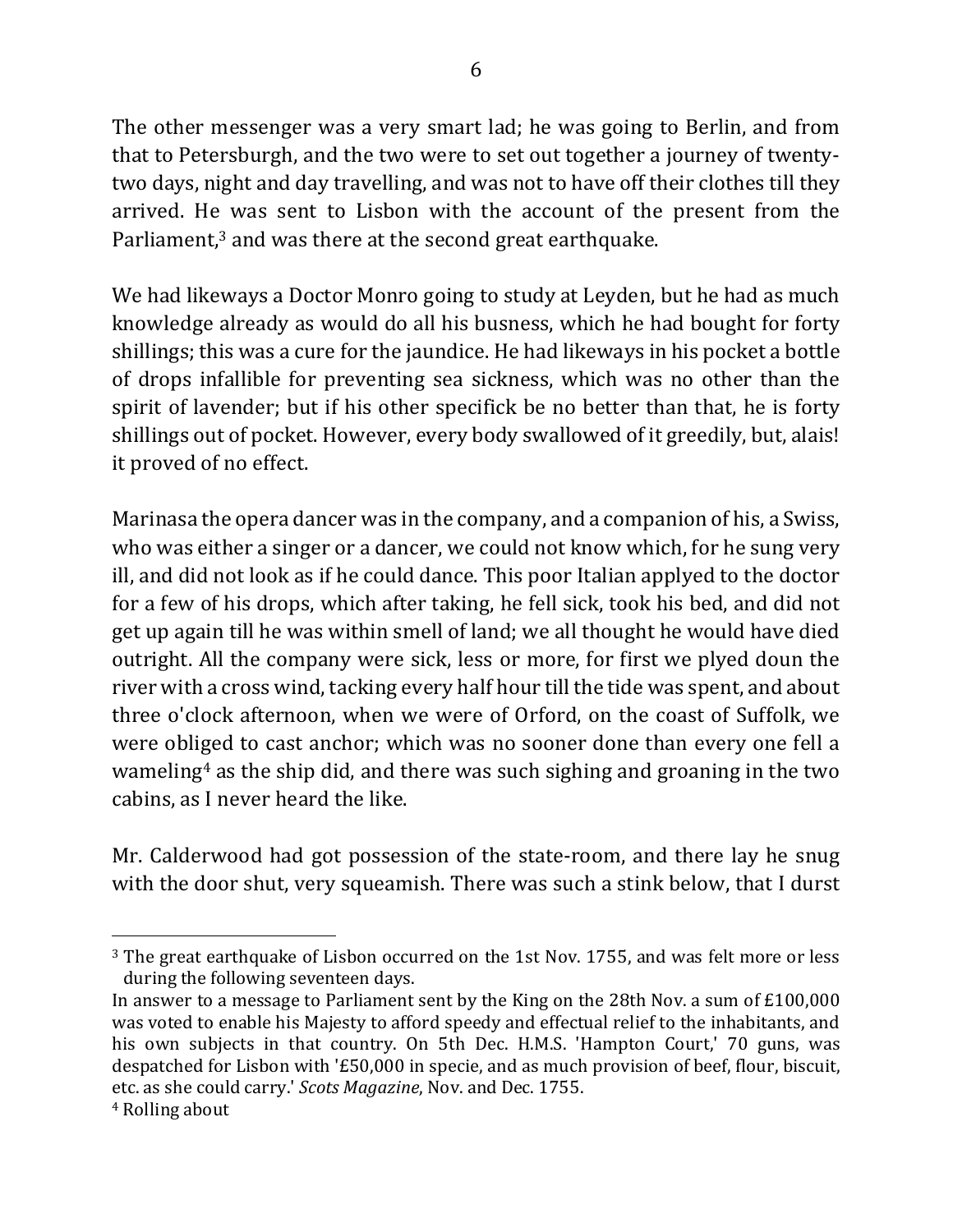7

not go down, so sat above till it was almost dark; then down I must go, and into bed as soon as possible, very very squeamish. I could not keep my feet in the cabin. And it was such an opperation betwixt  $\lambda$  ohn<sup>5</sup> and me, to get off some of my clothes, and to get on my night clothes, that had anybody been inclined to laugh, they might have had a good subject. I at last got to bed, but such a night I think I never will forget.

At the upper end of the cabin, a bed lyes across the stern, in that lay the Swiss dished up like a boiled salmond, (for it has no cover over it,) sick to death; on the right hand of it lay the almost expiring dancer; on the left lay the old lady; at her feet was Miss making a deplorable lamentation; at her feet lay I as quietly as I could; on the side with the dancer lay Mr. Webb; John Rattray was laid before my bed, with his head on a clog-bag<sup>6</sup> and his feet into the state-room.

About twelve we all composed ourselves to sleep, but were very soon awaked by a most dreadfull storm of thunder, and lightning and rain. When I waked, I heard Miss calling out, 'Oh, good La, is there any danger?'

Mr. Webb sitting up in his bed, with a night-cap and red vest, demonstrating to Miss that the thunder would not drown her. Bowles, who had come from the other cabin to pay us a visit, was speldring<sup>7</sup> with legs and arms to keep his ballance, and holding by the walls, protesting he had never seen such a night; the poor dancer crying out his prayer, and sick by turns. I had sleeped so sound I had forgot where I was, when all this presented itself, and you may figure how astonished I was.

The thunder continued for three hours; however, it had the effect to change the wind, so that we set saill again with a fair wind, about four o'clock in the morning. 

The minister, poor body, got up about nine, and made a large pot of coffee, which he came round with, declaring it to be the finest thing to settle the

<sup>&</sup>lt;sup>5</sup> John Rattray, their servant.

<sup>&</sup>lt;sup>6</sup> Cloak-bag, portmanteau.

<sup>&</sup>lt;sup>7</sup> Spreading himself.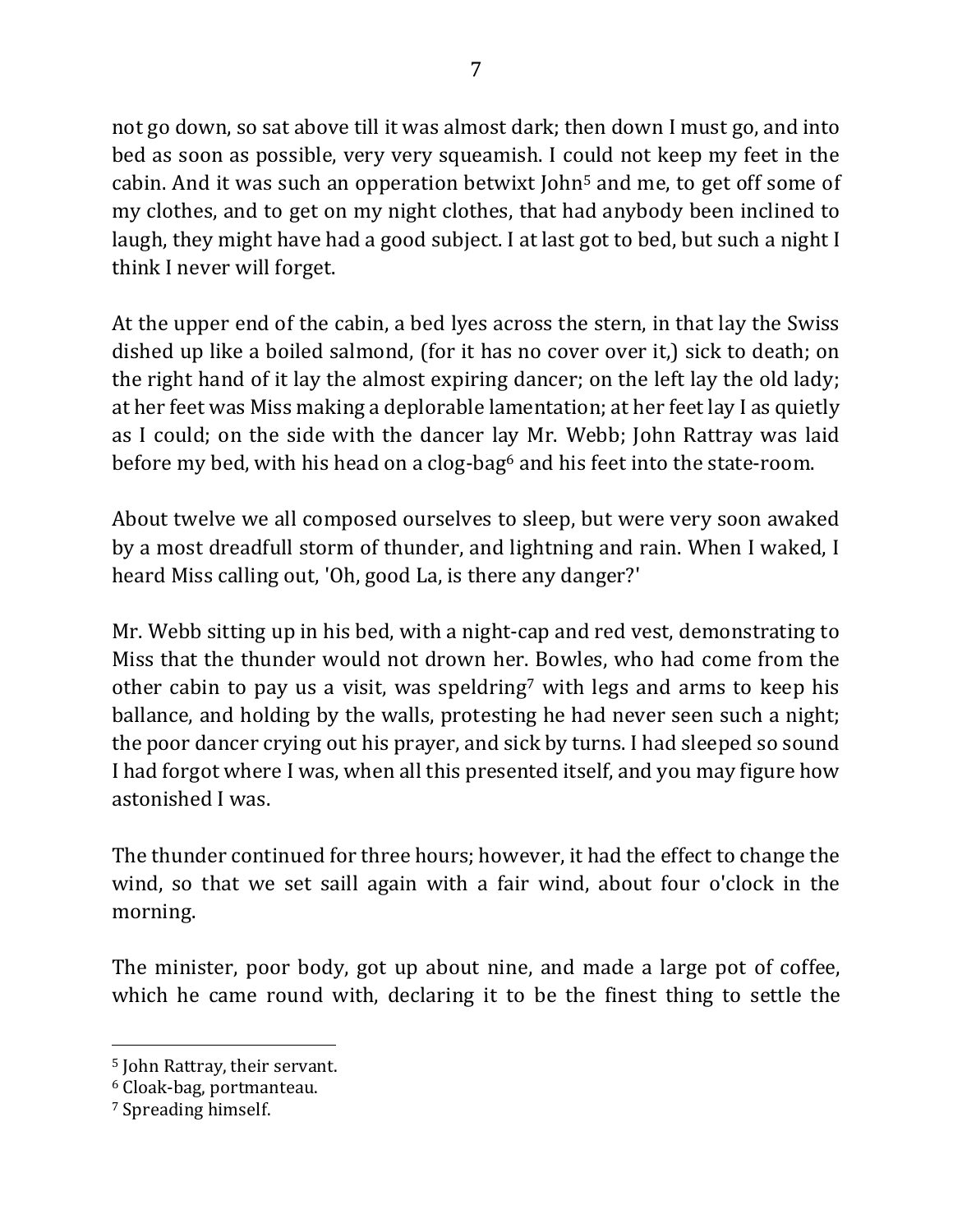stomachs of the whole company; but it was ordained in this voiage, that every thing which was intended for a remedy proved quite contrary, for no sooner was the coffee swallowed, but every one fell sick, and I, who had withstood everything, at last yeilded to the minister's coffee, and made a clean stomach.

My remedy came next, for about dinner time, I caused John make some mutton broath; by the time it was ready, we were coming within sight of land, so that it had a great effect on the company as it is a good remedy comes in the end of a disease. Every one praised the broath, and wondered I could be so wise as to think of making broath; little did they know that I thought I had not got a dinner since I left home for want of broath.

The sight of land cheared every body's spirits, and even the poor dancer creept out of bed like a poisoned rottan;<sup>8</sup> he returned thanks to the company for their concern for him, but, indeed, it was only comiseration he had received from any of them but us. Every one said, the poor Italian is [ill], but nobody offered him any assistance but the minister, who gave him of his coffee, and we gave him part of any thing we had. I sent him some peppermint water, and he reached out his bare neck, and head without a night-cap, and cryed,

'Me thank ye, Madam.'

John gave him broath, and took great care of him, at which he was so thankfull that he gave John half a croun.

We came in sight of land about four o'clock afternoon, and arrived in sight of the harbour of Helveotsluce at eight: I say in sight, for there it seems it is the custome to cast anchor, that there may be money given for a boat to take you in, though the ship can go as easily as any other part of the voiage. The sea run pretty rough; the captain went into his boat, and all who were very impatient got in with him, but those who thought the sea rough demurred a little, of which number were the ladies, some of the gentlemen, and the Italian, and the Swiss, and two poor servant lasses I forgot to mention. We waited some time, and no

<sup>8</sup> Rat.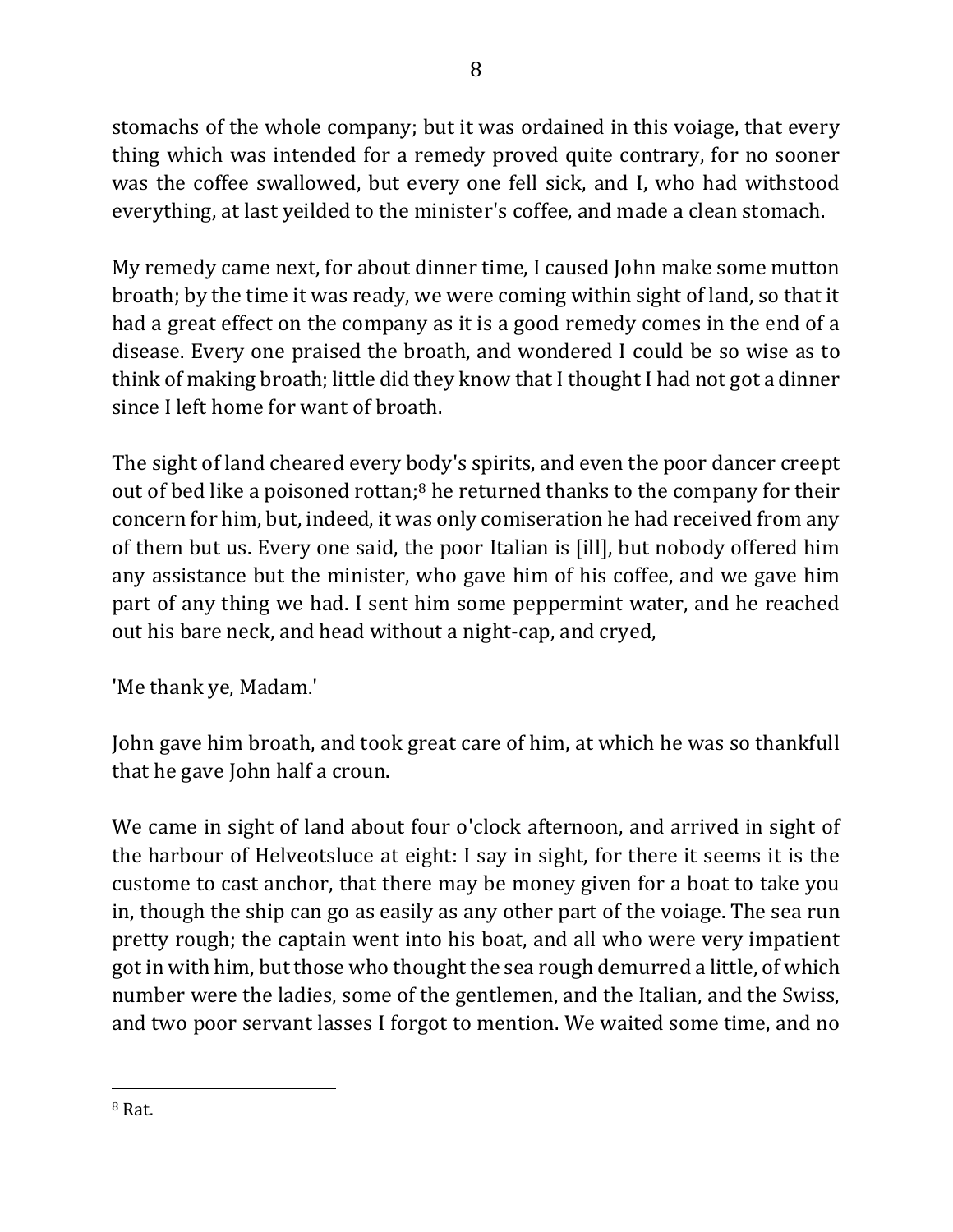appearance of the boat's return, and though it had, they that had gone into it made so bad a figure on the water, that we did not choose to follow them.

Whilst we were considering what would be done, up comes a Dutch boat, a great odd-like thing, by all the world just like a great parton;<sup>9</sup> for, instead of being hollow in the midst, it rose up round like the back of a parton, and had two boards fixed to the sides, not unlike the toes. There was two men in it, who asked a shilling per head from us; they could speak no English, we no Dutch; but you must take this alongst with you, that in money matters, the Dutch understands any language. The poor lasses say to me,

'But what will become of us, for we have not a shilling to pay?'

'Go in boldly,' says I, 'we will not pay till we land, and then what can they do? If they threaten to drown you, the company will pay two shillings to save you.'

So in we all went, and after we entered the harbour, they demanded the money; every one payed their shilling; when it came to the Swiss, he gave a guinea to change, and expected nineteen shillings back, which paid for him and the dancer, but they offered him but seventeen, withholding the other two for the poor lasses; upon which insued a scolding bout betwixt the Swiss and the skipper, each in their own language. The company inter-posed in every language they could speak, to try if any party could understand them, but to no purpose, and this was certainly the most lively representation of the Confusion of Babell ever I had been witness to.

The two poor lasses were pointed at by both, and were terrified out of their wits; all that I could understand of the whole dialogue was, '  $G-d$  d—n ye,' which was thrown out by both sides; which, to the honour of the English, has become part, and I think the only part, of the universall language so much wished for.

This dispute was at last determined in favour of the Swiss, who got back his guinea, and somebody gave him two shillings to pay for him and his companion.

 $\overline{a}$ <sup>9</sup> Crab.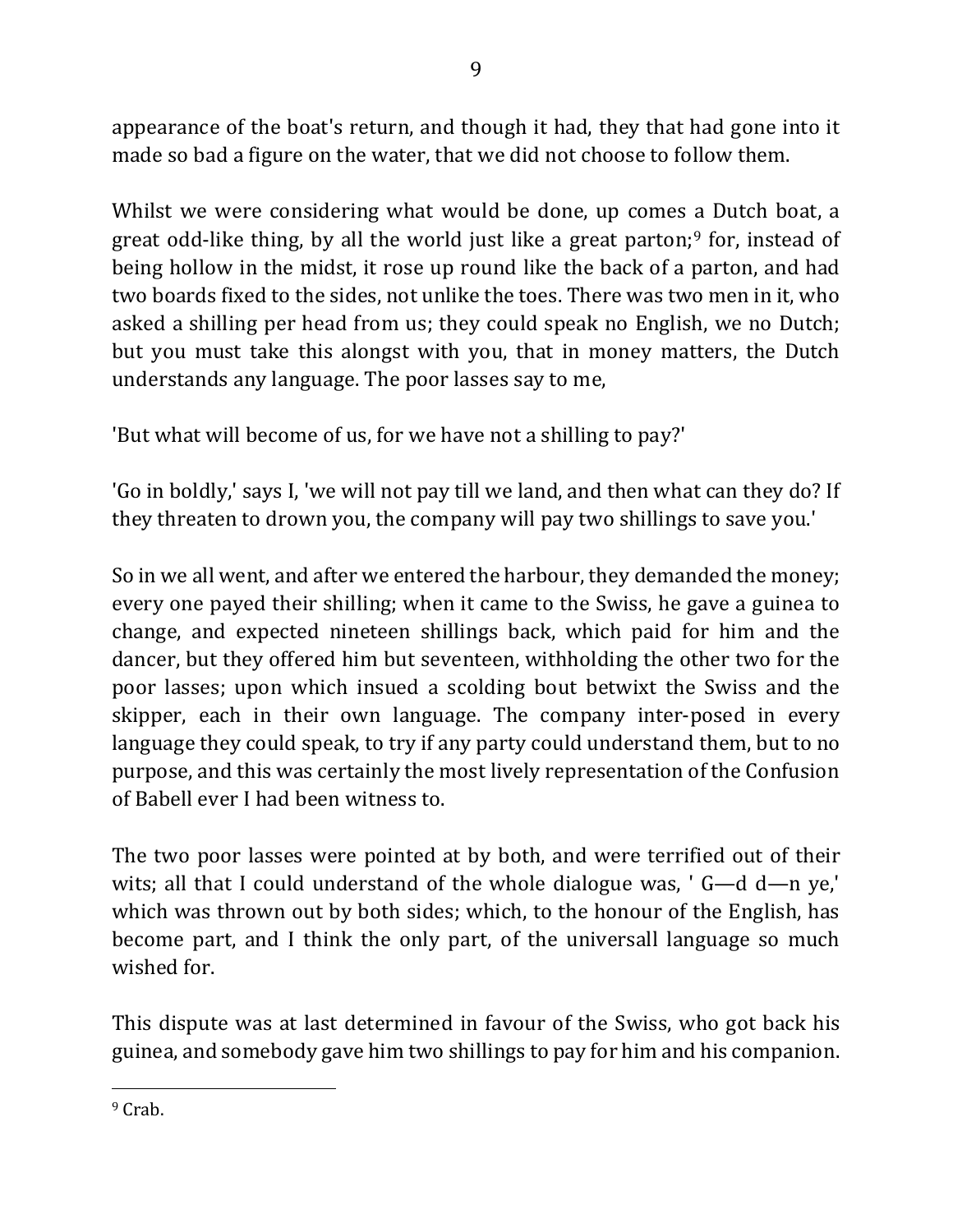We got on shore, and came to an English house, we had been recommended to, where we, Mr. Cookson, and the minister, put up; all the rest went to another. We got very good entertainment in a low parlour, very neat and clean set forth, with many pictures and much china. When we came to go up stairs to bed, there was a trap, which is the Dutch name for a stair, and, indeed, it answers all the idea anybody can have of a trap, for there was not two foot of difference betwixt the head and the foot of it, though it went straight up before you. The maid spoke English:

'Bless me,' said I, 'such a stair!'

'Madam,' said she, 'this is one of the best stairs in all Holland;' which I found to be true.

The next question was, in what manner we should go to Rotterdam. The parson had been instructed to go by water; there is no track-scoot goes from Helveot, but they go to the Brille in a waggon, which is but two miles, and then takes a sailing scoot up the Maes to Rotterdam. As this passage depends on the wind, it may sometimes be tedious, so that the surest way, though the most expensive, is to take what they call a *rattel waggon*, that being the genteelest conveance, straight to Rotterdam. In this way Mr. Cookson and we intended to go, but the parson was instructed to go by water, and by water he would go; so Mr. Cookson, we, and the two gentlemen, Webb and Bowles, set out in two waggons, and left the parson with the ladies, the Doctor, Fetter, the dancer, and the Swiss.

This waggon is a long-bodied narrow cart, that just holds two to sit in the wideness. There are four benches in it, including the one the driver sits in; it has very soft cushions on the seats, four wheels, and is very easy. It is drawn by two horses, but has no pole, for the horses are yoked to a cross-tree, and betwixt the two fore wheels there is a peice of timber turned up like a hook, and this serves for a rudder to the waggon, which the driver governs with his foot. The intention of this is, that in this way they can make a much shorter turn, and pass another machine much nearer, as the roads are very narrow, high raised on the top of what they call dykes, with deep ditches on each hand, and when you have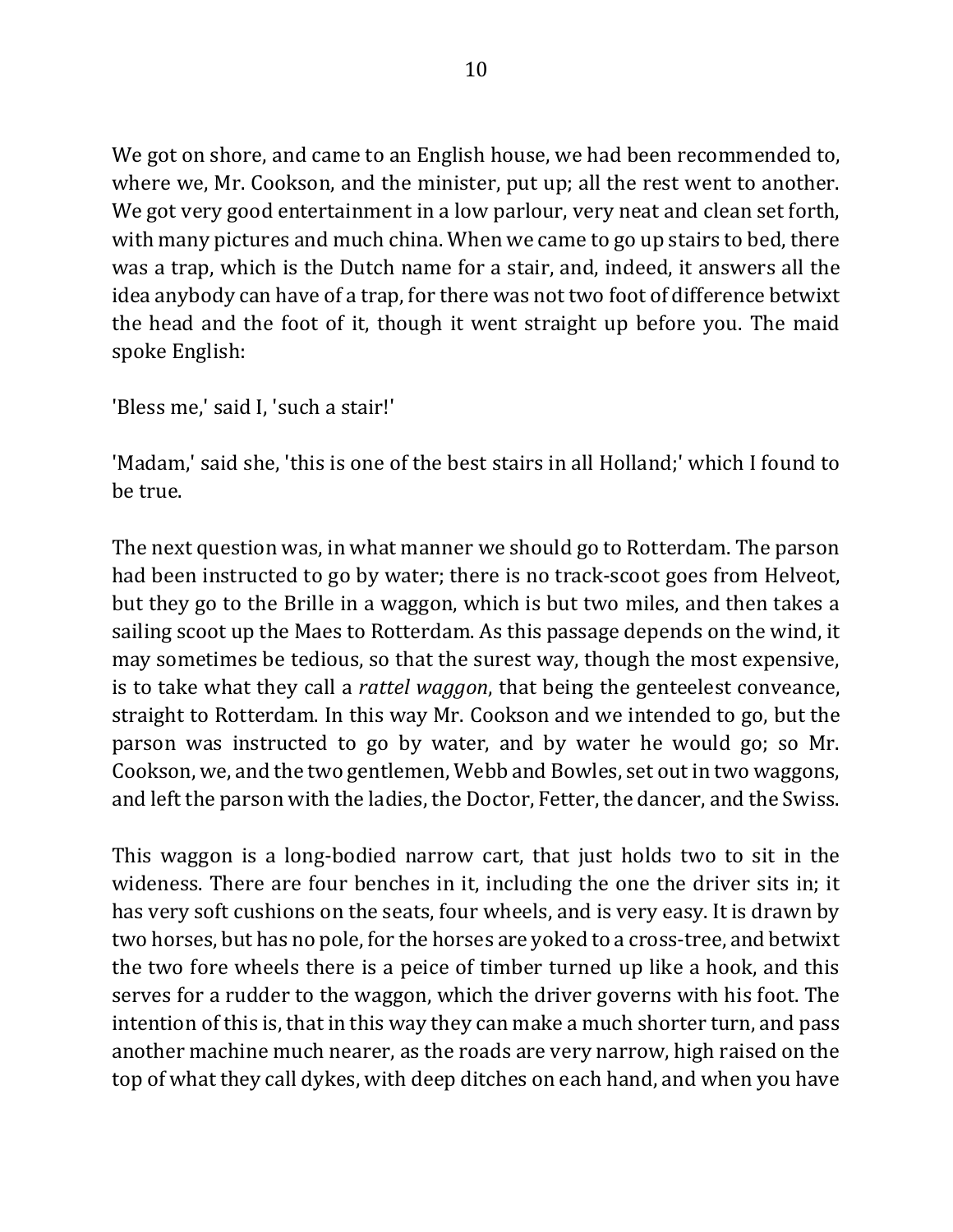to make a turn it is very sharp, and often upon a little bridge which goes over one of these ditches. The horses are very well trained, and go at a good rate.

This way of travelling was very agreeable; you know to a minute how long you will be on the road, for they count all by hours; it is four hours betwixt Helveot and Rotterdam. There was no cover over our head, and we saw the whole country round, which is very flat, but not inclosed any other way than by water, that is, in broad ditches always full of water, and in some places canalls; there are bushes of trees here and there, for all these dykes are planted, I suppose to make them stand the firmer. All through the country are these dykes, far from the sea, and made only to prevent the water from going further should it breake in at any part.

We got to Rotterdam in good time to dine; the waggon set us down on the other side of the Maes, which we had to ferry over in about five minutes sailing or rowing. When we arrived at the ferry, Mr. Webb, who had come in another waggon, told us he had rode in great pain; he really was in great distress, poor lad! We came to the best inn in Rotterdam, called the *Swyn's Hooft*, which being interpreted, signifies the Sow's head. This house was keeped by a Frenchman, and a Dutch frowe of the first magnitude. There we had things dressed in the Dutch manner, some of which was new, which I shall tell you when I come to display my acquirements in cookery.

I dined one day at the ordinary for curiosity, and there was a collection of severall nations, French, Dutch and German, and some of them could speak a little English. We had sixteen dishes of meat, and a very good desert of fruit, fresh and dry, for we here had the finest strawberries and cherries since ever we came to Holland. The price, besides the wine, which every body paid as they called for it, was a gilder the head.

Now, I must make you acquaint with the Dutch money in order to save me calculation when I name the price of any thing: The highest coin they have here is a ducat, that is a very pretty gold peice, broader and thinner than our halfguinea; that, when changed into silver, is five gilders five stivers, and the nearest thing to our nine-and-sixpence. The next coin to that is a gilder, which is twenty stivers; a stiver is rather more than our penny, for our shilling goes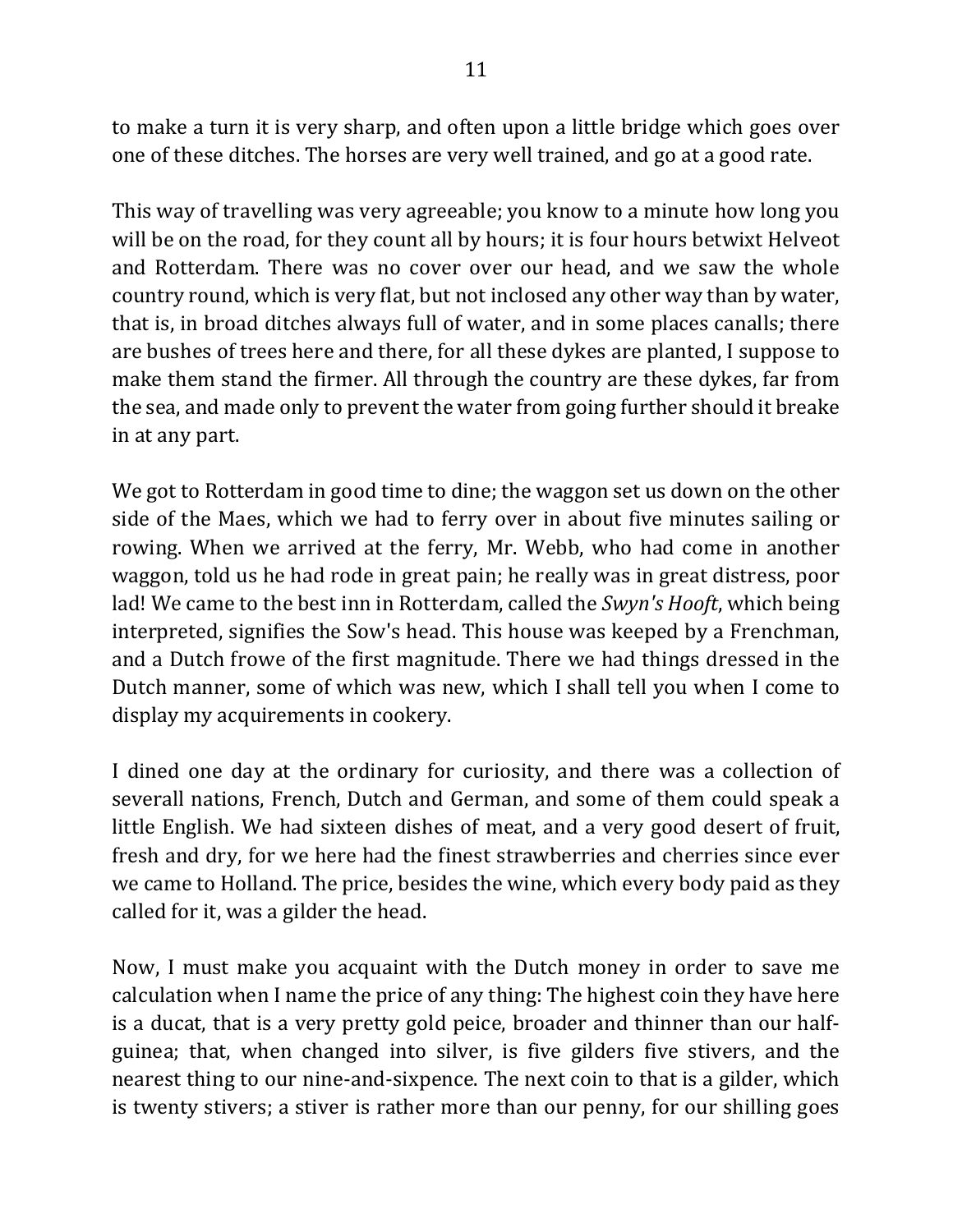for eleven stivers, our half-crown for twenty-eight; so that there is a loss of a twelfth part in bringing English money here. There is two stiver pieces called doublesees; there is likeways five stivers and one-half, which is exactly the value of an English sixpence. Then there are six stiver pieces, these they call skillings, and twelve stiver pieces, called two skillings or twelve stivers. They have the stiver in silver, and the only copper coin is doits, of which there are eight for a stiver. They have severall other silver coins, as double and single dollars, but they are not now so much in use; and they have no other gold coin but the ducat, which, by general agreement, is allowed now to be current all over Germany, but they are looked upon only as a sort of conveniency, for they are not reckoned money, but merchandise.

In any large payments, and in bills of exchange, or payments of any extent, silver is the only thing called money; and when a man makes a bargain, the payer will stipulate, that so much of the price is to be received in ducats, or rather gold. They have no paper credit, so you may judge what a mint of that ugly ill-coined silver must be in this country, when there are few pieces of it above twenty-two pence of our money, which is a gilder.

 $-$  O  $-$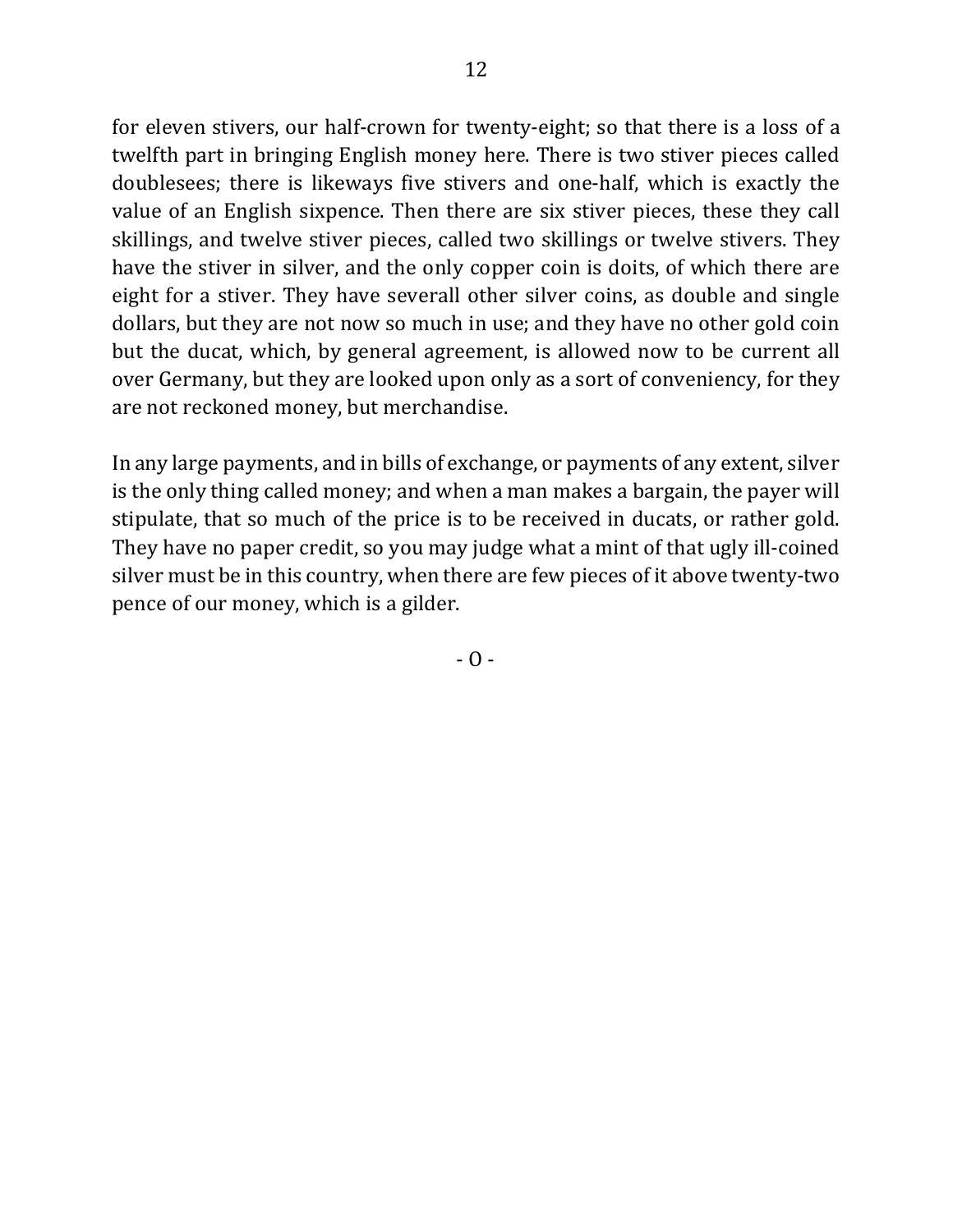## **CHAPTER III.**

The sight of the town of Rotterdam is something very new. It is situated on a very fine fresh water river, up which the largest ships can come, from whence every large street in the town has a canall, always supplied with fresh water every tide; the streets are on each side of the canall.

There are the houses on one hand each within themselves; they have commonly two steps, then a flat of a black stone, or blew like marble, before the door, and as much on each hand of the door as hold a binch of the same stone, with the one end to the street, and the other to the house, where the carles<sup>10</sup> sit in the evening and smok their pipes. Next to the steps is a foot-walk of bricks, laid with their edges uppermost; this sort of bricks they call clinkers, and are as hard as any flint. Next that they have a stone casway, about eight or nine foot broad; and, on the other side of that, to the edge of the canall, is all laid with these clinkers, and will be about as broad, or broader in many places, than the casway, and in the middle of it is planted a continued row of old fine elms, which are keeped in nice order, and make a fine shade.

Ships of good burthen saill from canall to canall to any part of the town, and all the bridges are made to draw up tolet them through, so that the town is intirely a mixture of houses, trees, and ship masts from the one end to the other, and this is the appearance and plan of every town in Holland.

Their streets are keeped as clean as any parlour floor, washed from the door of every house cross to the canall every day, with a besome [broom, dsc.] made of small twigs. The Dutch maid-servants do nothing on earth but wash the house and the streets, and the veshells of the house and kitchen; none of them wash their linnen at home, they are all washed in publick fields and brought in wet, so that, when the maids have not them to dry and dress, they have nothing to do but slester<sup>11</sup> and wash. They have plenty of water, and every house has a pump, and they will have a pump of water in every story. This is one inducement to wash, but the originall of it is the necessity, as the streets would

<sup>&</sup>lt;sup>10</sup> Old fellows.

 $11$  To slush, or slop.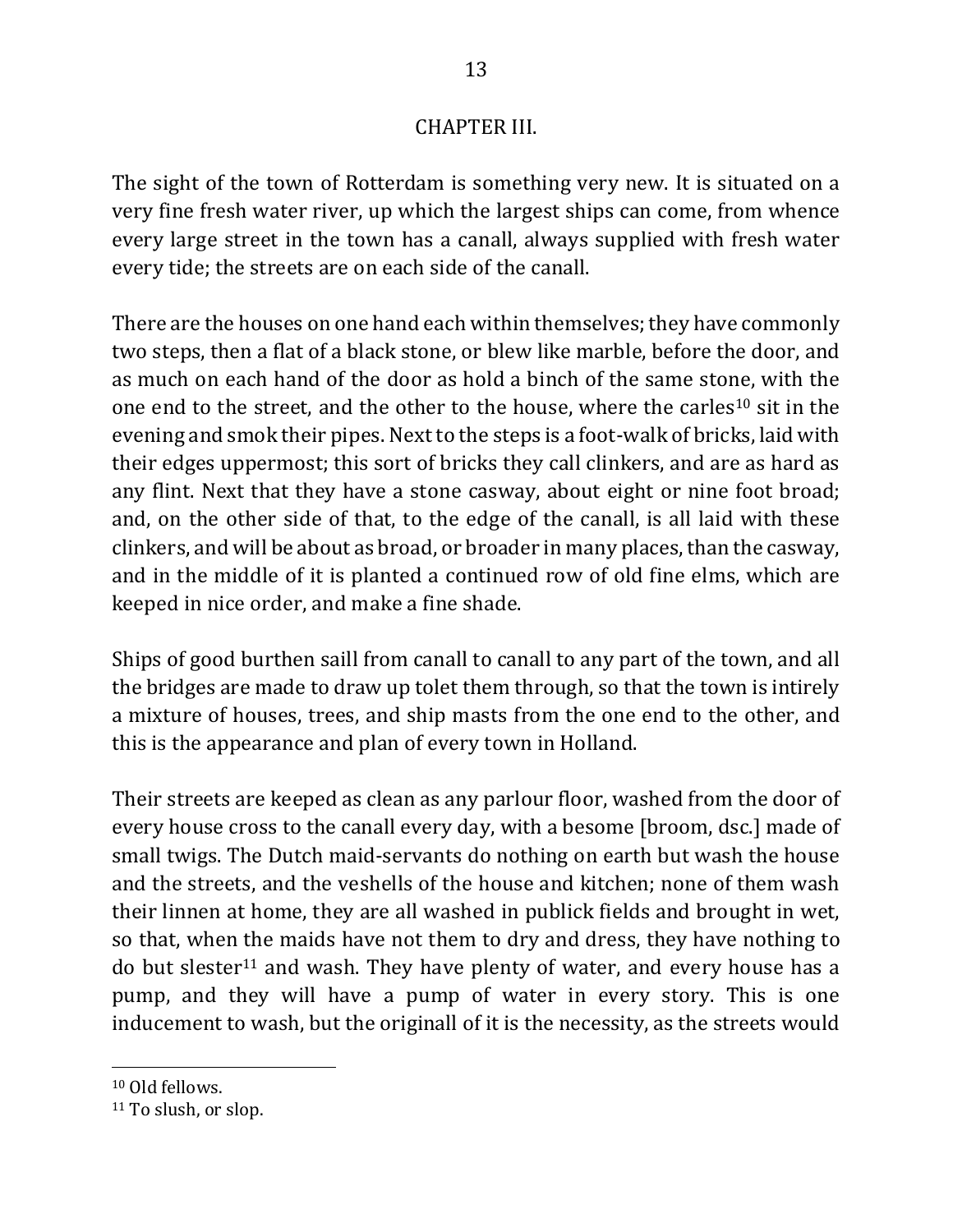in a few days gather a fog<sup>12</sup> betwixt the bricks, and that in a short time would certainly breed a vermine.

All the houses and the streets, and every thing here, are all founded on timber pillars, which makes the streets so noisy that it is quite intolerable; a wheelbarrow makes as much noise in passing as a coach and six would do in another place, and one would think they put rattling things to their machines to increase the noise. A great many things they carry on slipes,  $13$  for instance barrells. They have slipes of a great length, on which I have counted four-and-twenty empty barrells. 

All the bread and things of common use are wheeled about in what they call a *croy* waggon, which is like a large box set on two wheels; it has no shaft, but a crooked thing like a hook, which they hold by, and pushes it before them, as fast as they can run it drives away. You see no porters here with burthens on their backs; all is carried on wheels or on slipes, which makes a prodigious and constant ratling on the streets.

Then there are a great number of coaches, made in a different form from ours. The coachman's seat is much lower, the fore wheels so low as to run in under the carriage when they turn. The coach is supported by two large braces [that] go through below it; it hangs very easy. All the back part is full glass down to the seat. They are large, and clumsily made; but all the Dutch carriages have a certain roundness, and a coach and a ship have the same bulge, in which both differ from other nations; but their coaches are most magnificently ornamented, and gilded to a high degree.

A Dutch hacke is finer than any coach the King of Britain has; black japaned ground, with fine carved corners; cornices round the windows, all upon the carriage, and on the wheels all over guilt.

<sup>&</sup>lt;sup>12</sup> Moss, or lichen.

<sup>&</sup>lt;sup>13</sup> To slipe, to move freely any weighty body which is dragged through the mire. JAMIESON'S *Scot. Dict*.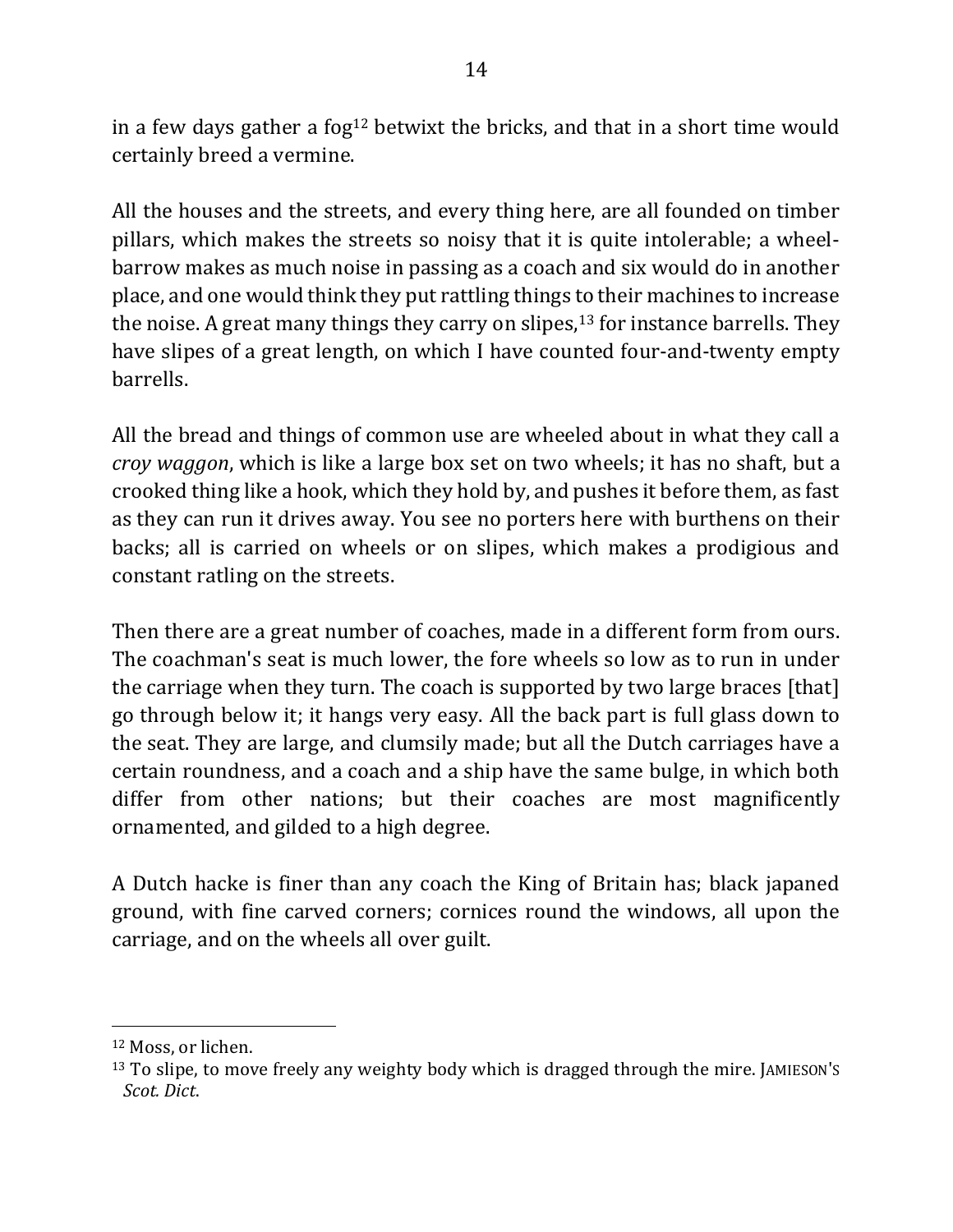The gentlemen's coaches are still finer, all painted and japaned, and overlaid with coats of arms and coronets, as if they were all dukes and princes. They are all lined with flowered velvet, a gold or silver fringe round the coachman's seat; the finest liveries quite covered over with pacements,<sup>14</sup> more than any drummer ever you saw, broad laced hats and large shoulder knots; the harness, some of red Turkey leather, with a great many fine buckles, double guilt; the horses' mains are plet with scarlet or other coulors of worsted binding; the reins are the same, and the horses has a large bob of a tasell at each ear, such as hang at a lady's chair, the same tying up their tails sometimes, and a large top betwixt their ears.

They mostly are mares, which are very large, and finely shaped, very black, with long tails; they are so fat, so well keeped and clean skined, that they are the prettiest creatures ever I saw, and look much better in a coach than the light horses now used in England; they are not for such swift travelling, but they are better for draught and deep roads, and, were I to breed horses, I would have them for that use; the finest of them are bred in Frisland, and cost about two hundred gilders the piece, which is just  $£18$  sterling.

The English horses of their size have risen since the war to  $E25$  the piece, and they could never keep up their number of horses in England without a great supply from this country every year.

Besides the coaches, there are many and various sorts of machines for travelling in Holland. There are phaetons made for holding six folks; the back part is like a coach, where two can sit; then there is a window, then another seat with no back to it; then there is another window, and then another seat; then, below this is a little bench for the driver; this goes likeways without a pole, and is conducted by a rudder; when it comes down a slope, (for there is no down hill,) the driver keeps it back by puting his foot against the horses' buttocks; in this way they can yoke either two or three horses a-breast. They have no harness but a bridle, and sort of brecham<sup>15</sup> about their necks, and yoked by

<sup>&</sup>lt;sup>14</sup> Lace, passementerie.

<sup>&</sup>lt;sup>15</sup> The collar of a working horse.—JAMIESON'S *Dict*.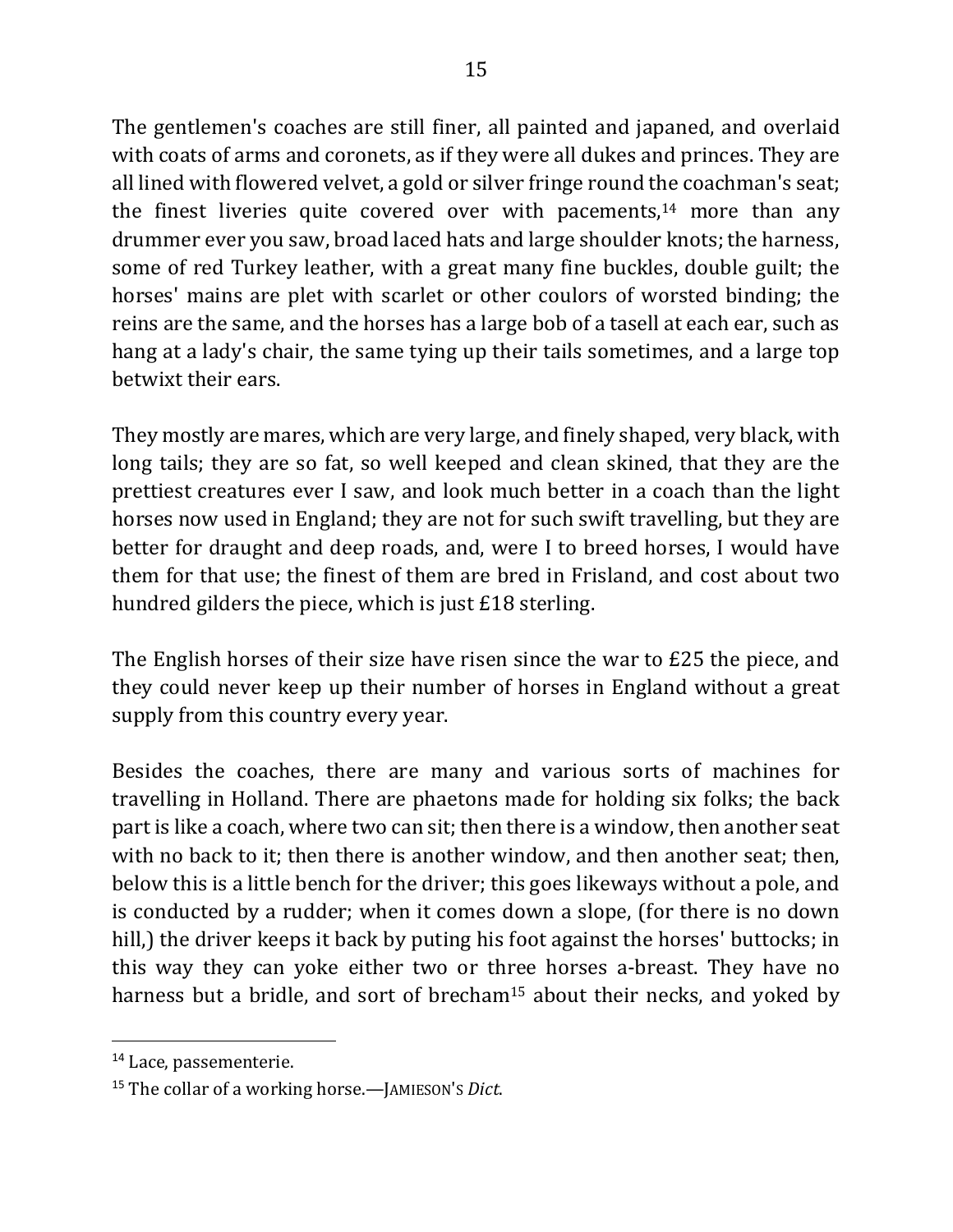ropes; to the outermost side of each bridle comes a small cord, which is all the command the driver has, but he has no need, for they are so well trained that they all obey by words. In a narrow road they will never flinch, though the briars and thorns brush against their faces that you would think it would pull out their eyes.

Such horses as they use in these carriages for travelling are of a smaller size than those I mentioned before, and will drive seven or eight hours in a prodigious hot day, at the rate of betwixt three and four miles an hour, without any thing but a little water every two hours, and once a little grass and a bit of rye bread. There is no water on the roads for them to drink, as every wet place has a bridge over it; for that there are certain houses on the road who have always grass and water set out for passengers; the driver drinks a pot of beer, whiles his horses drink water; so on we go again.

There are a great many rivers and branches of rivers to pass, which are too broad for bridges; on these they have the most convenient passage-boats can be: I have drawn you a very bad draught of it. Any carriage, with the horses and passengers in it, drive just into it, and are ferried over; the boatmen pulling the rope pushes the boat from one side of the river to the other; so they drive out at the other end, the end board lying closs on the ground. This is an improvement may easily be transplanted into Scotland, where there is much need of it.

But, to return to the carriages. Another conveance is the post-waggon, the draught of which I send you likeways. It is divided, the two first seats from the last, next the driver, by a canvas which draws up and down, so that it is like a coach and a chaise joined, only the folks in the coach and chaise may converse together or not as they please, by putting up or down this canvas. The two first sits face to face as in a coach, the other seat faces the horses, so that they sit back to back. 

Then they have a single horse chair, which is for one or two persons to take the air in, and this is a great diversion in the evenings. They are very neat, light things, highly ornamented. You have one of these an afternoon for half a crown, and drive as much as you please. Nobody rides by, for the horses are finely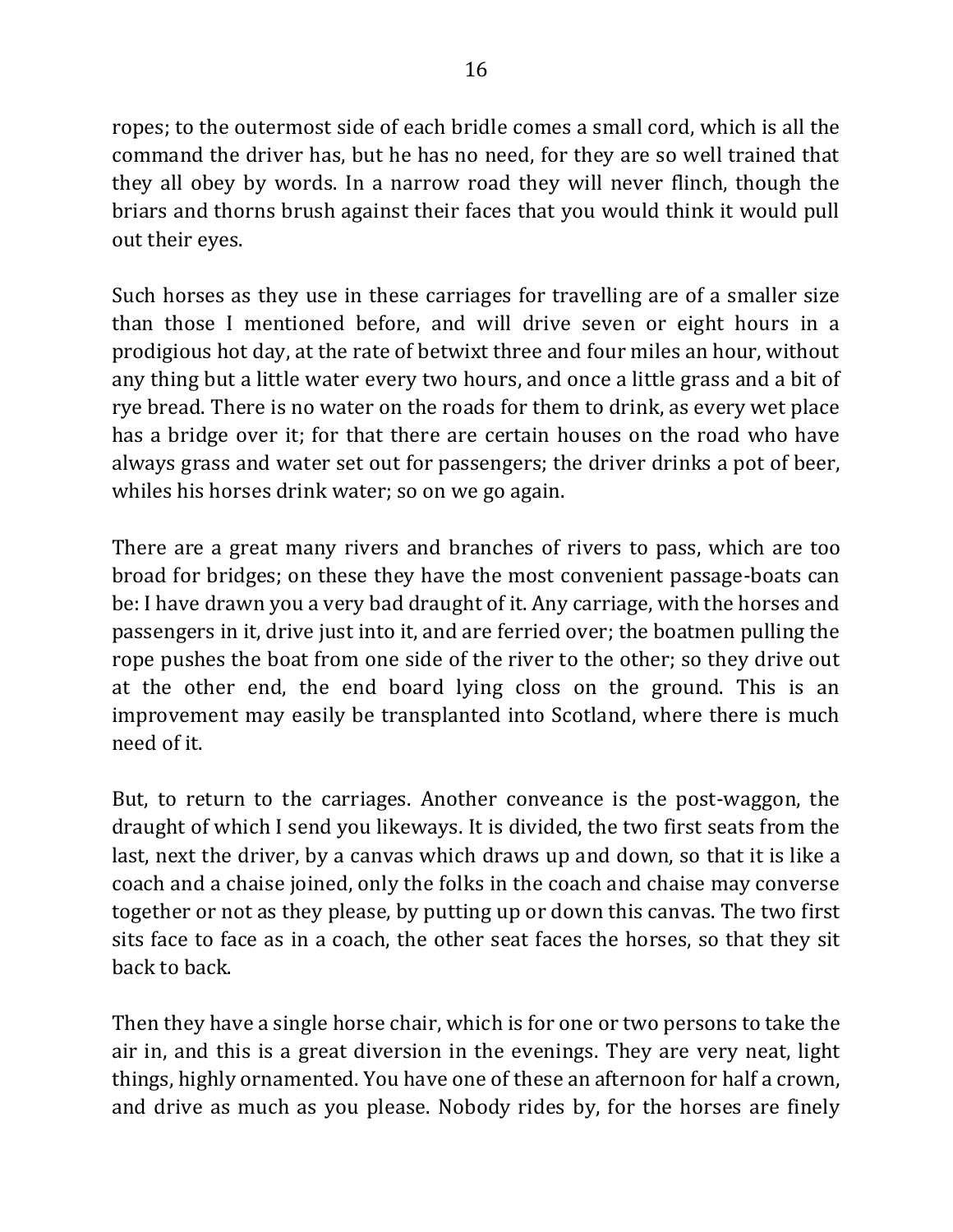trained. Nobody rides a-horseback here, nor in all Holland almost, but the post. The country-people all travell in carts and waggons of various sorts. The conveance in the track-scoot I shall speak of when I come to travel in it.

The town of Rotterdam is a very busy place, ships loading and unloading every moment. One of the finest streets in the town, they call the Bomcase, is upon the side of the Maes, with a row of fine trees before the windows, through which you see an unnumerable quantity of ships and boats continually passing, and many pleasure boats, on which the young extravagant Dutch beaux lay out a vast deall of money. One of them I heard of had three sloops for his pleasure, of different sizes, the largest cost a thousand pound sterling.

In this street there are the finest houses in the place, and severall of the richest merchants live in it. Every street is full of shops and ware-houses, and workhouses, where every sort of people are at work, and there is nothing comes from any part of the world which is not to be had there.

There are certain places allotted for each market; the flesh is sold in a house and not exposed to the air; the fish is under shades; the herbs and fruit are in a place by themselves. These last are carried up and down the streets in baskets carried on the women's shoulders, and it is surprising what a weight they can carry hung to a peice of board which goes on their neck, to which the baskets are hung. All the strawberries are carried in little earthen pots set in those baskets, and are of the large hoy boy kind, very good. They are vastly well supplied with garden stuff of all kinds; you buy one or two large cucumbers for a doit; the Dutch live greatly on garden things, rich and poor.

The houses all over Holland are built of brick, the walls very thin, six inches is the common; but the strength of the houses is in the timber. They have great oak beams, and severall houses, which are not of the finest, incline forward so much that the top is in some two foot off the plum, and looks as if they were falling forward; but this is done, it seems, designedly, either to widen the house above, or to make them cast the rain, but I imagine it is just an old fashion that nobody follows now.

I cannot commend their architecture by no means.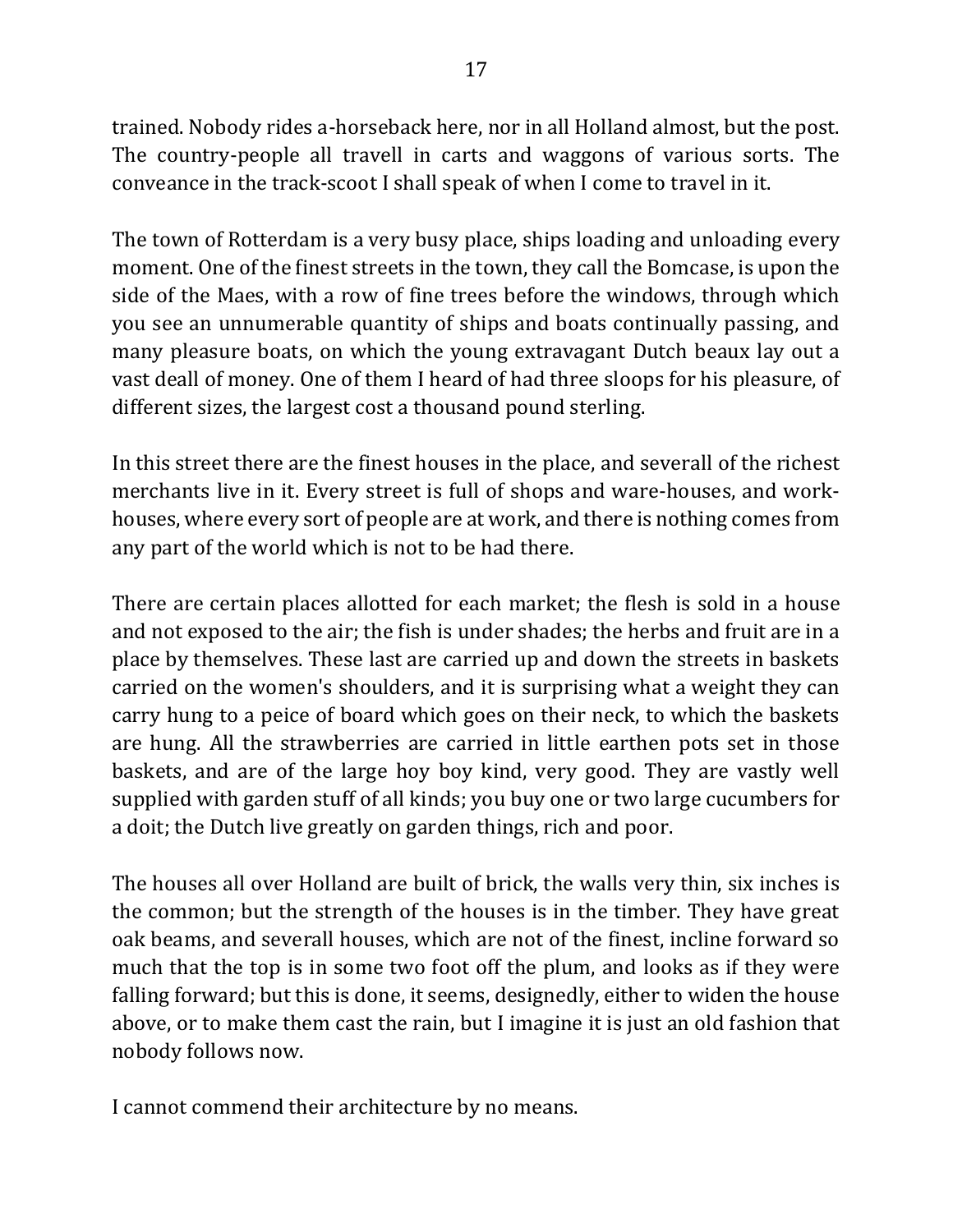They look upon a stair as a necessary evil, so puts it in as little room as possible, and in as dark an out of the way corner as they can find. If the street runs asquint the town, then all the houses run a-squint in the fore wall, and every room is two foot longer on the one side than the other. The chimney places are very droll like; they have no jams nor lintell, as we have, but a flat wall the grate is set to, and then projects over it a  $\text{lum},^{16}$  in the form of the cat-and-clay lums in the country houses of timber, and commonly a muslin or point ruffled pawn<sup>17</sup> round it; above that is what we call a chimney-piece, and above that severall other little cornices for setting china upon, which every house must be decked with. 

They have excellent bedding here, fine down and feather beds; most of the bottomes are timber, and over that a straw matress, then a large down bed, then a wool matress very thick; a Dutch bolster is at least three quarters broad, and not made round as ours are, but in the pillow shape; the pillows are in proportion, and made square. The finest bed I lay in in Rotterdam had no blankets, but a soft callico, quilt very thick with cotton, and very slightly quilted together. I thought I should not have enough of clothes, so took another, but soon found it too warm.

I expected to find in Holland the finest large basons, and every other thing of Delph, but, to my great surprise, found nothing but puther. [pewter, dsc.] Every thing you can imagine is made of puther, tea-kettle, tea-pot, milk-pot, bason, plates, casters, juggs, muggs, and every thing you ever saw in silver or in china.

When I first went through the town, I saw, as I thought, the most magnificent silver-smiths' shops I could imagine, finely polished, in other shops silver-work unpolished, prettily chaced, but the culour of the inside of our new plate, and, upon enquiry, found that all the polished work was puther, and the unpolished silver. 

<sup>&</sup>lt;sup>16</sup> Chimney.

<sup>&</sup>lt;sup>17</sup> A valance, as round a bedstead.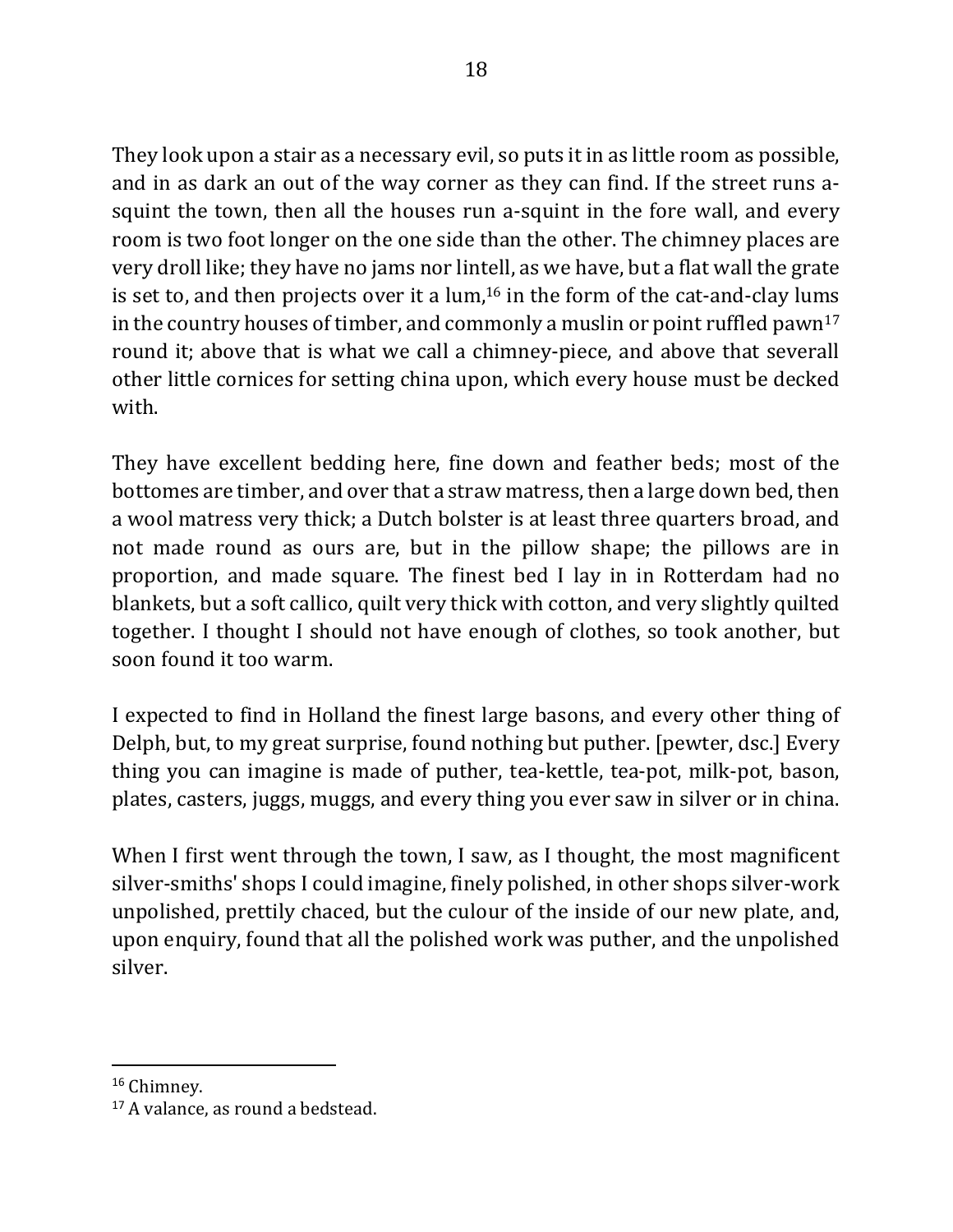Providence has certainly wisely ordered, for the greater correspondence amongst mankind, that every country should despise its own produce or manufactures, otherways the Dutch, who are a very wise and rationall people, could never prefer the uggly puther to their fine china and Delph, nor our printed cottons to their fine chinces. If you say to a Dutch lady,

'Your gown is a vast pretty chince,' she will say,

'It is not a chince, I do assure you, it is an English cotton, which I value much more.' 

They are not come into the taste of paper in their houses; the guilt leather, or silk, or tapestry, is the only thing used. But the principall finery and expence in their houses are carving, guilding, stucko, marble, china of the ornamental kind and pictures. As for marble, there is the utmost profusion of it; a very indifferent house has the passages in marble, both above and below stairs. The kitchen floors are marble for certain, lined with the glased tile.

The Dutch houses are all after the same plan, which at first appeared to me very odd; some parts of the house that is to the street was three stories, some parts two stories, some but one story, and that lighted from the roof; but the reason of this is, they are greatly confined to the street, so can have but the length of one room to it, and then the house runs a great way back.

Mr. Crawfurd's was the only fine house I was in. It is built after the Dutch plan, which indeed the ground prescribes. This house cost him, warehouses included, which lye behind the house, and in the sunk story, seven thousand pounds. His house is twenty-six foot long, and ninety foot deep. Now, how is the middle of this house to be lighted, but by cutting a room out in the middle of it? so that, instead of being five rooms in deepth, it is first two, then a blank, and then two. In this blank there is one room on the ground, lighted from the roof, which some makes a parlour of, but they make some other use of it.

This house is built of brick, some stone pillasters and ornaments above the door as you come in. There is a passage laid with very fine white marble, every stone about six foot long and four broad. Off that, all on one hand, enters the compting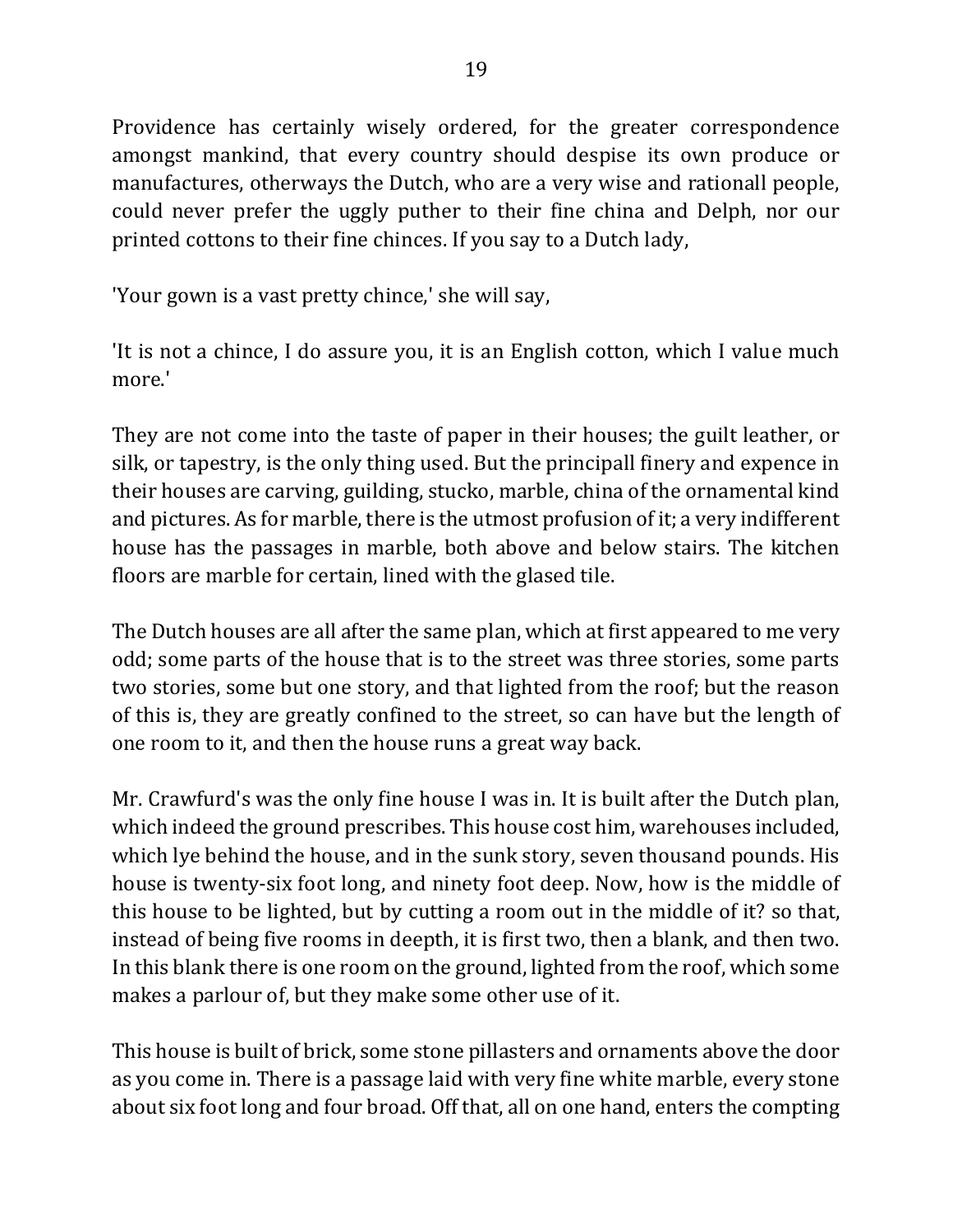room, and other places for his busness, and this lantern room, as they call it, or hot-bed, as I called it. Above stairs, and up a very good stair, (which is a wonder,) there is another long passage, laid with marble, and the walls lined with white tiles. The fore room is a very pretty one, lined with green and gold leather, the chimney in the English fashion; but as the walls are so thin, they cannot contain it. It must be built so as to project upon the room, and all that projection is marble back to the wall. All above the lintell is carved in wood, with brecates set out for china.

The roofs in all the best rooms, and in this, are stucko, which was wrought by an Italian, much cheaper than Rennick's, and of so hard a nature that it is like stone. The roofs of the rooms are all high, and the doors and windows very high; the windows will be about twelve by five or six foot, and the doors more than seven foot.

The bricks of which the houses are built are vastly hard; Mr. Crawfurd had forgot to bore a hole for a bell, (which, in every house, is put so as the handle is at the side of the outer door, that, instead of knocking, you ring,) and in peircing that hole through the brick, it was as hard to do as if it had been marble.

Behind this room I have described there is a parlour, lighted into the void; beyond the void a bed-chamber, and behind that a drawing-room. You may judge of the windows, when three window curtains and two peices of hangings will take ten peices of Indian damask to hing them.

Above they have lodging rooms, a large nursery, (as they have ten children, the eldest little more than ten years old,) and a place for drying clothes, which I thought vastly convenient. There are joists laid alongst at the height one can reach, at the distance of about eight foot from each other, and on them are cut out, at about two foot distance, a notch, and betwixt every joist, at that distance, is laid a poll, on which the clothes are hung; the polls always lye on the joists, so they just take down the one end, and string the clothes on and put it up again, which is very clever.

Up in the garret lye the peats: the Dutch allow nothing to be carried through their houses, so how think you the peats gets up to the garret? they come in at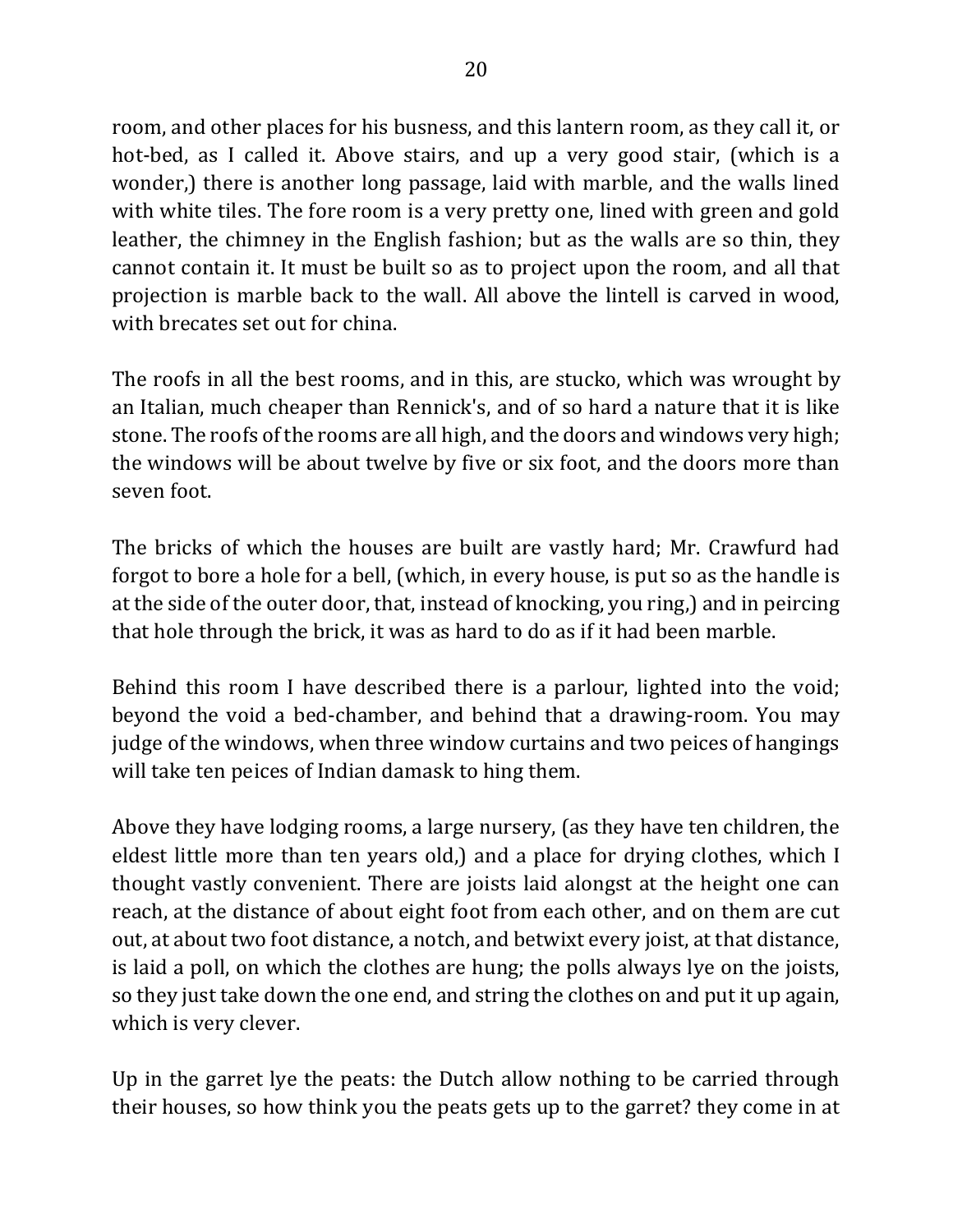the window, or rather a place made on purpose, with a tackle and pulley; a basket is tied and let down, so everything is put into it that is wanted up stairs. Then, to take them down again for use, every story has a bunker for peats, and these bunkers have a communication from each other, and up to the garret, by timber spouts, such as they let down malt with. The peats have little ashes, so that a white-iron pan takes away the whole day's ashes, which the maid carries away in her hand with a cloth thrown over it.

I have been particular in the description of this house, as I reckon it in the conveniency equall to the best. Every one of the lower order is in the same stile, only some very bad copies, and many exceed it in expensive finishing: their kitchens are very neat.

The peats are a vast conveniency, as they serve for stove holes in any part of the kitchen without a vent above, as the peats they use in the stoves are chared, and have no smock, that is, they are half burnt, and then smothered; but, at any rate, they are of a much finer kind than we have. They are all fished with nets out of a lake, like coffee grounds, then laid out in heaps to dry, and so cut into square peices; they are brought to every town by the cannalls. Those peats have a fine heat, and answer all sorts of kitchen use better than coals, as with them they use every sort of earthen vessells for the kitchen.

This, or charcoal, with an earthen pot, is the whole secret of Madamosel's boulie we could never light upon; and this is like many imported improvements, which, by not answering, gives our country the character of being stupid, selfconceited, wedded to our own way, etc. when, behold, the very materials are not in use amongst us, that such things can only be done by.

I must here make a degression, least I forget it, of some things of the same kind. How often have I heard us blamed for the Dutch excelling us so much in both whiteness and cheapness in their bleaching? The Dutch say they have certainly a secret, and a method of bleaching which we cannot obtain, and our wise Trustees<sup>18</sup> have bestowed a vast deall of money upon rogues, who pretend they

 $18$  During the troubles in which the Fletcher family, and many other Whigs, were involved in the times of persecution, the mother of Andrew Fletcher, Lord Milton (*see post*), who was a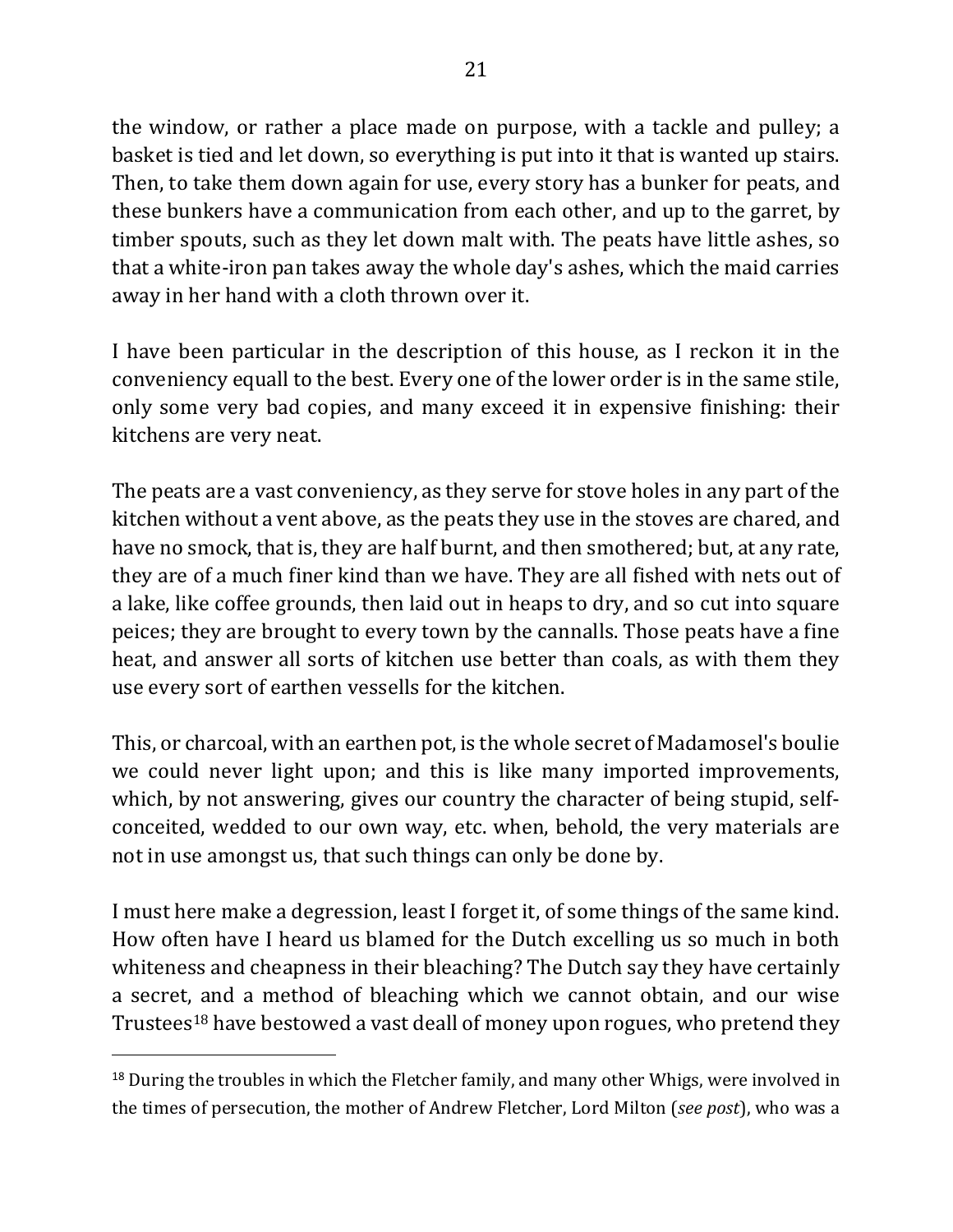have got the secret of the Dutch bleaching, when the Dutch have no more secret than what Margaret Pedie [has], and I suppose her great-grandmother had before her, which is boiling her cloth and laying it out to the sun, and watering, and putting it into sowr milk when it is near white. They give their servants a great day's wage,<sup>19</sup> perhaps twenty-pence, and yet they bleach at two-pence farthing their yard, which is our three quarters.

The secret of it is what I am afraid can never be brought into Scotland, at least the two main articles, the last may. First, there is no duty on either soap or potashes. The wood-ashes they get down from Germany by the Rhine, at a perfect trifle, as any body may imagine, that, if an ash-midden is worth carriage, it is worth but little more. In the next place, the weather is quite serene and constant, and, for most part in summer, very hot; and, last of all, the water is quite of a different quality. There are no springs in all Holland, though the country is full of water. This water falls from the heavens in winter, and covers the whole face of the ground, and what is carried with great rapidity to the sea with us, by every river and burn, with them lies in the ground for want of levell.

For this reason, the whole country is cut into these cannalls and ditches in order to receive it, and what lies in the hollow places, and cannot get into the cannall, is drawn up by wind-milns, and thrown into the cannalls, and this is one great use of the unnumberable wind-milns through Holland: besides, these cannalls have all a circulation of fresh water from the great rivers, which keeps them fresh all summer. But it must appear, at this rate, that the water here is of a

daughter of Sir David Carnegie of Pitarrow, went to Holland, taking with her a clever millwright and a weaver, in the hope that by their means she might be able to discover the secret of the weaving and dressing of linen as practised by the Dutch.

In 1754 and 1755, 'the Commissioners and Trustees for improving Fisheries and Manufactures in Scotland ' were very zealous in their endeavours to better the system of making and dressing linen throughout Scotland, and at an outlay of £3000 elaborated a scheme for the erection of stations and schools; and the training of teachers and artificers all over the Highlands.— See Scots Magazine, 1754 and 1755.

<sup>&</sup>lt;sup>19</sup> This phrase still is commonly used in Scotland where ' wages ' would be employed in England.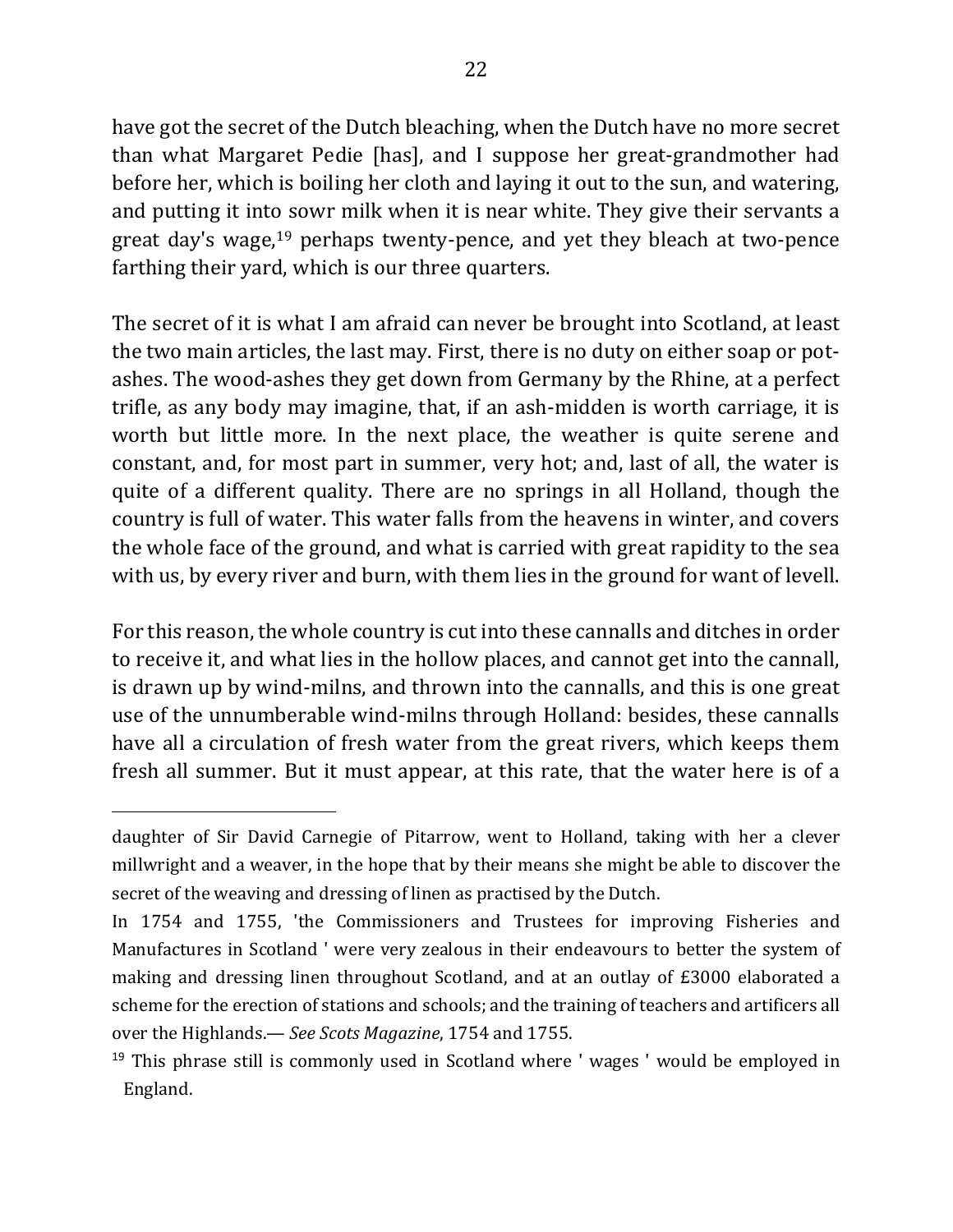much softer quality than any in Scotland, and the only way that can be supplied with us for bleaching is, to make ponds which shall keep as much water as will serve a bleaching-feild all summer.

Harlem, which is the famous place for bleaching, has the finest water; there are many sand hillocks near it, which the water comes through, and, as it were, filters it from all sort of minerall or bad ingredients of any kind.

Most of the reproaches our country meets with are as ill founded as this, and can only be the effects of want of enquiry or reflection.

The Dutch herron [herring, dsc.] will cost me another degression, so I shall mention them here. You know there were great hopes conceived of the British herron fishery, which has not succeeded, and every body said that is very odd. Will you see how the Dutch herron fishery always thrives, and how many bushes they have? but you must know that that affair of herron is like witchcraft here. The first herron that comes in are cured after a particular manner. The French salt is refined here, and then sent out to cure the herron. Every town, or certain ships, are priviledged by turns to bring home the first herron, which no sooner arrive, than every man, woman and child in Holland run upon them as if they were mad; they will sell in the morning for half a crown the peice, and at night come down to threepence.

The first herron arrived, since I came here, about three o'clock in the morning, and I was told one of the great burgomasters in this town sent out for a couple, and sat up in his bed and eat them. It can be nothing but a sort of naturall instinct that makes them be so run upon, for it is observed no disease rages the time of the herron, and they cure every body that is not well. They are all eat raw, and appear to be so fat that they are almost transparent, which must be owing to the curing, for they are the same with ours. They are not very salt, and they call them fresh herron; they will not keep any time, and ships are constantly coming in, and they are as fast eat up.

They are likeways sent to all parts of Germany, and the first which arrives are sent in a present, express to the King of Prussia. Suppose this is but home consumpt, and brings in no money from other countries, yet, finding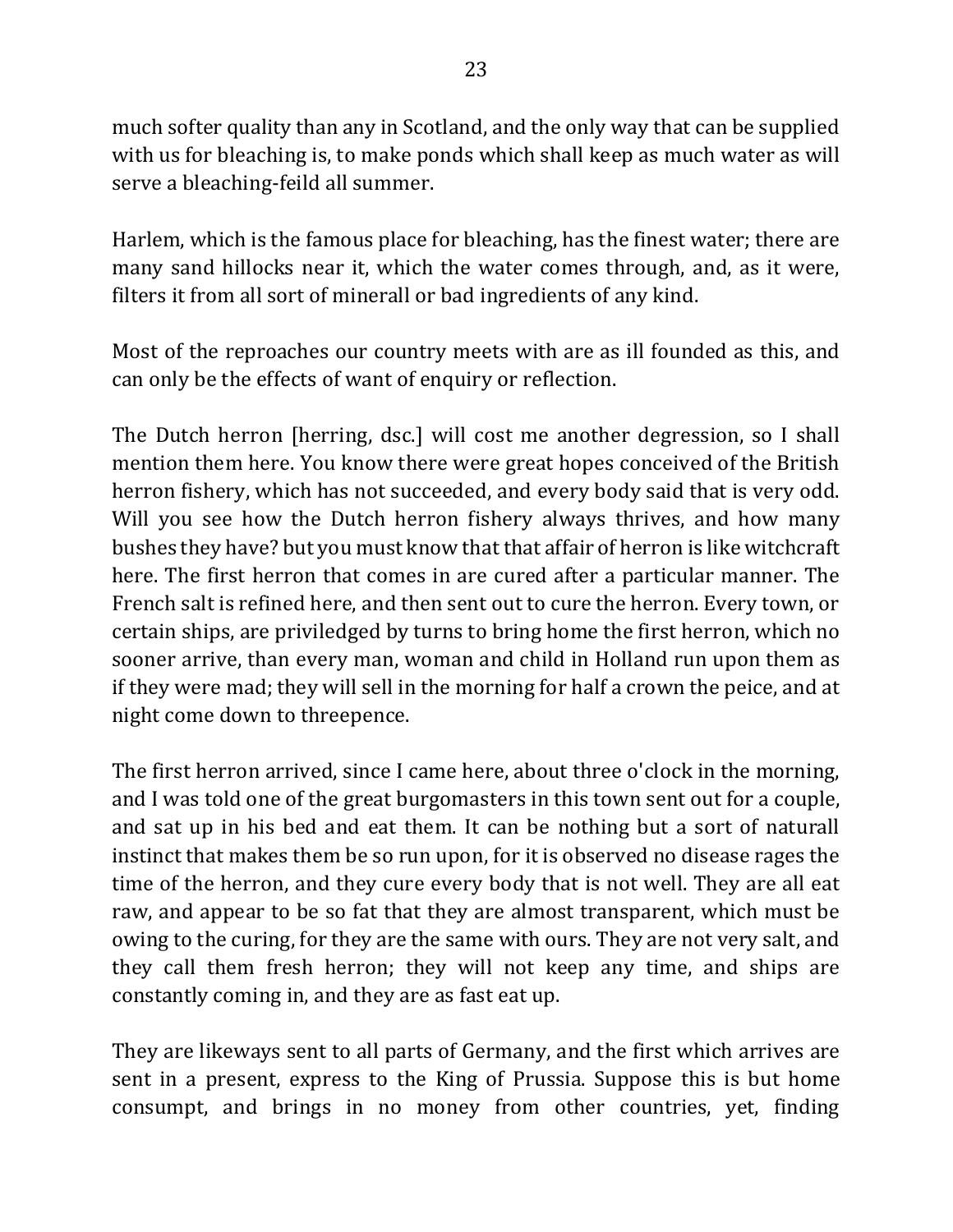employment for a people at home makes them not think of going out of the country; and when they apply themselves to get bread at home, they think of many ways of doing to the advantage of their country.

All the folks in Holland who live by carrying, (that is, upon the water, either out at sea or on the cannalls,) their whole family lives in the boat, and they have no other house; wife and bairns all live in the scoot always. But these track-scoots [see Chapter V, dsc.] who carry passengers have no family living in them. This is the reason why the Dutch fish the herron and other fish cheaper than other nations. The master of the vessell is always at home, and does not keep two families, and they all live on the herron that they catch, so has no provision to take with them but bread and cheese.

I find it was a great loss that I could not speak to the folks and ask questions, so that there are many things I could not inform myself of. I went with Mrs. Crawfoord to a dairy farm, for all the grounds almost in the province of Holland are grass. They have lost, by the disease, all their fine breed of cattle, and, by the supply from Denmark and other countrys, the cattle is become small. The ground belongs mostly to the boors; there are almost no other lairds in the province of Holland.

No gentleman asks more than a house and garden, and, indeed, it would be needless to have land, for, of a hundred gilders of rent, there comes off seventy gilders of taxes; for it takes the whole rents of the country, and much more, to support it and the government; as it is all art,<sup>20</sup> it must be keept up at a great expence. 

This dairy I went into; the woman, her second husband, (who had been her servant,) and her son, lived in [it.] There is not a wife in Scotland that is not as well drest or genteel like as her, and yet she had had two thousand pounds to her tocher [dowry, dsc.]. Her first husband was very rich, and her marrying the servant man was not an odd thing at all, he was as good as she. They keep forty cows, and had lost their whole stock three times over with the disease. I inquired into the management of their milk, and found that, so soon as it is

 <sup>20</sup> Artificial.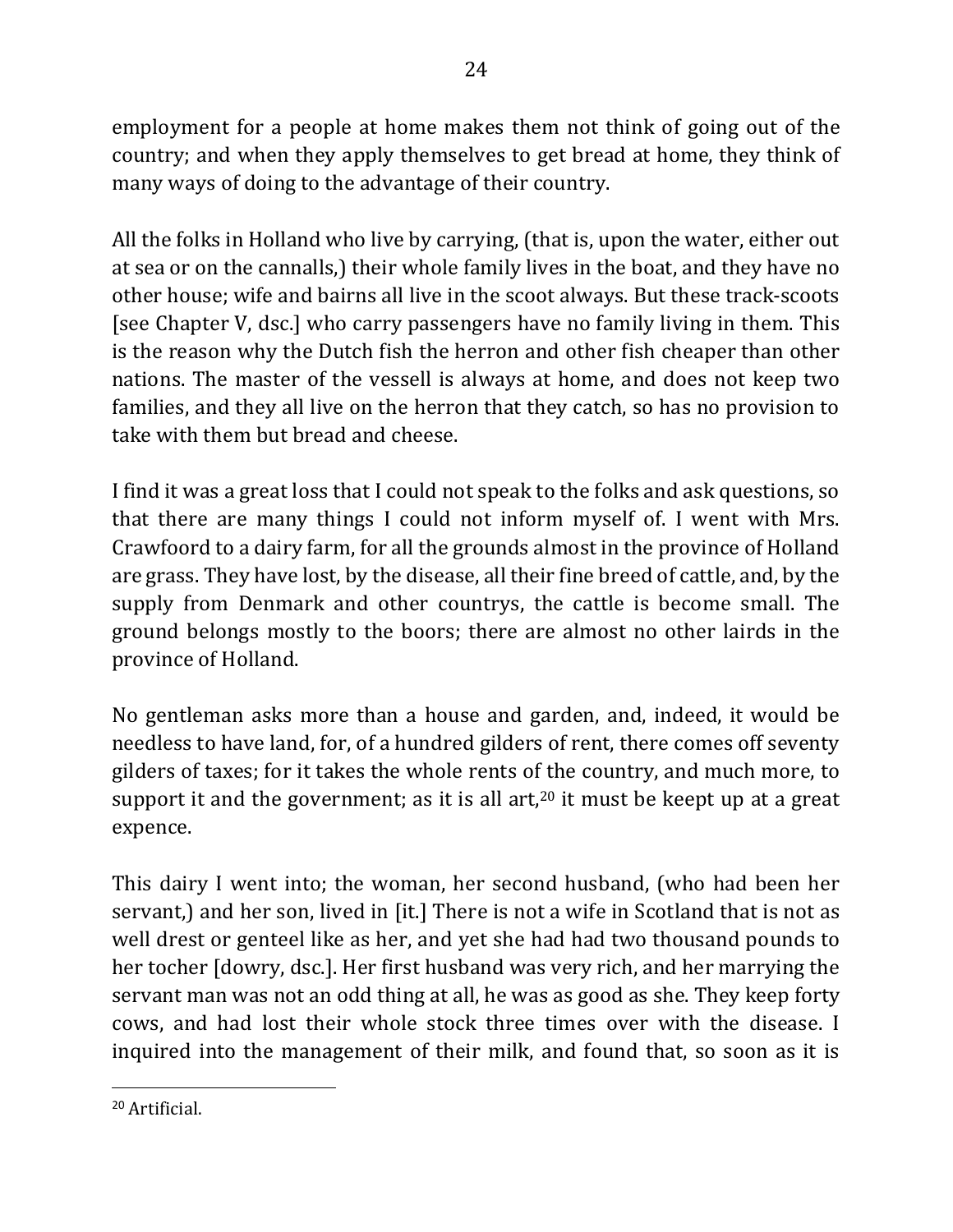milked, they sieth<sup>21</sup> it into a brass veshell tinned within, of the shape of the green water-canns used by our country people. They immediatly put those veshells into cold water, and let them stand till the milk is cold; then they pour it into earthen veshells, narrow below and wide above, and let it stand only a day and half, and take care that the cream be not sower in the least. They churn three times a-week, and what the churn wants of being full, they fill it up with new milk, which is sometimes more or less, but often a third part. This churn is wider in proportion than ours, and like the hold of a nine gallon barrell; it works with a churn-staff, and is wrought by a very simple machine which is moved by a horse in a little house adjoining, yoked in a thing of the nature of Lundin's pump. 

But the great nicety of the Dutch butter is the salting of it; they never put more salt on it than is common to put in England on the first butter, which is just a little more than we do. The proportion, they told me, was like our mutchkin [liquid measure, roughly three-quarters of an imperial pint, dsc.] of salt to twenty pound weight of butter, and with this I eat butter of last summer, which I did not know but that it was churned the day before. This salt they work into the butter after it has been washed from the milk as well as possible, and pour a pickle on it till the next morning, then pour it off, and so on till the barrell is full. The barrells are like half ankers, but all depends on the keeping it. When in the barrells, it should stand near nothing that it attracks a taste from; where it can contract no taste, nor be too dry. So, in the best houses in Holland, they have a place for their butter like a press, lined with tiles, and, when they take any out, they never hollow it, but slice it smooth off, and the least bit must not be left on the sides of the cask.

The Dutch churches are very clean and pretty, all paved, some with marble, some with stone. They have very few seats fixed, and most people sit on chairs. This church is battered<sup>22</sup> as full of escutchions as the wall can hold. There is a fine organ in each, and in severall, very pretty monuments of the Orange family, and of their great admiralls, as De Roiter, etc. I think they are the best set of

 $21$  To sythe or sey, to strain any liquid for its purification through a scarce or sey dish. JAMIESON.. 

<sup>&</sup>lt;sup>22</sup> Plastered, literally pasted.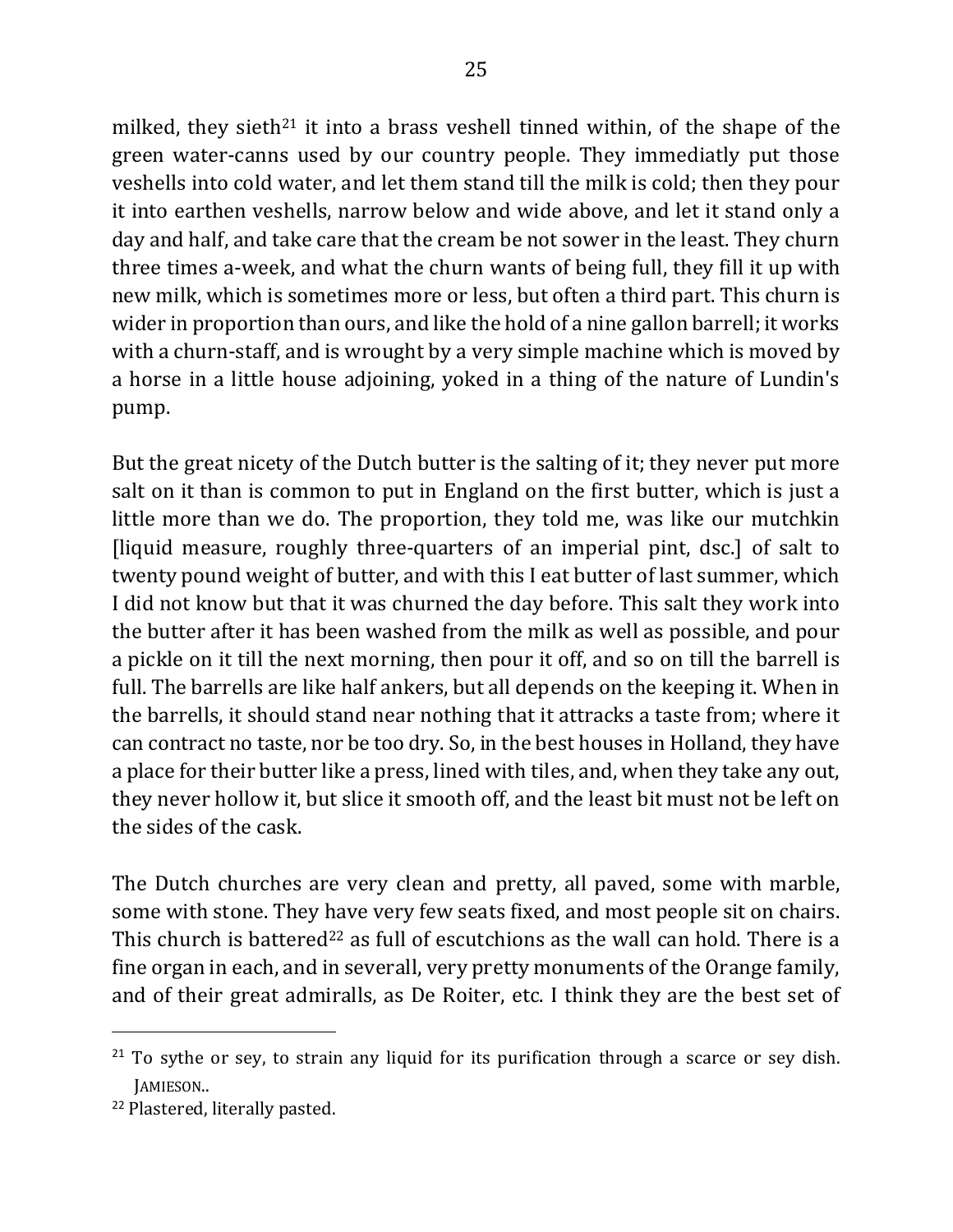reformers, for they have just keeped what they could affoard, and no more; and whim or fancy never governs the Dutch.

A Sunday is very droll in Holland; they almost all wear black to go to church, and you would take them for so many Seceders, they put on such a Sunday face, and walk as if they would not look up. No sooner is the sermon over but they fall to feasting, drinking and dancing. This was certainly not originally presbiterian; but, as their situation made all nations come amongst them, they could easily perceive they would not get a day, in which there was no work, keeped in a manner peculiar to themselves, so I suppose they thought it better to permit such things, than to let them be done by way of a sin; which, to be sure, was right, for, when folks come to think light of one sin, they soon think light of others: and you see, in all penitent confessions, that breach of Sunday was the first thing loosend their conscience.

The Dutch folks are very solid and rationall. They are not the people I would like to live among, by their appearance; but one must admire them for their solidity, industry, and pains-taking in every thing, and for the latitude they give to every body to follow their own way. They have no notion of what we call *whity whaty*, nor can they, I find, comprehend one's being undetermined. Though they have no vivacity, yet I think they are smart, and smarter, a great deall, than the English, that is, more uptaking.<sup>23</sup> I must be judge of this, as I went very much about by myself, and into every shop and place, and I found it very easy to make them understand what I wanted to know about their business, though I had not above ten words of Dutch, which did, you will allow, require some smartness.

A china wife and I turned very great;<sup>24</sup> she gave me her direction, and set down the price of several of her best things, and told me the age of every peice in her shop. It was from her I bought the small bottles I send you. They have no notion of your troubling them; if they think you come unresolved whether to buy or not, and in that case are very short, and ask you if you intend to buy, or if you

<sup>&</sup>lt;sup>23</sup> 'Uptak ' in Scotland is equivalent to Anthony Trollope's 'observation and reception.' See Autobiography, ii. 47.

<sup>24</sup> Intimate.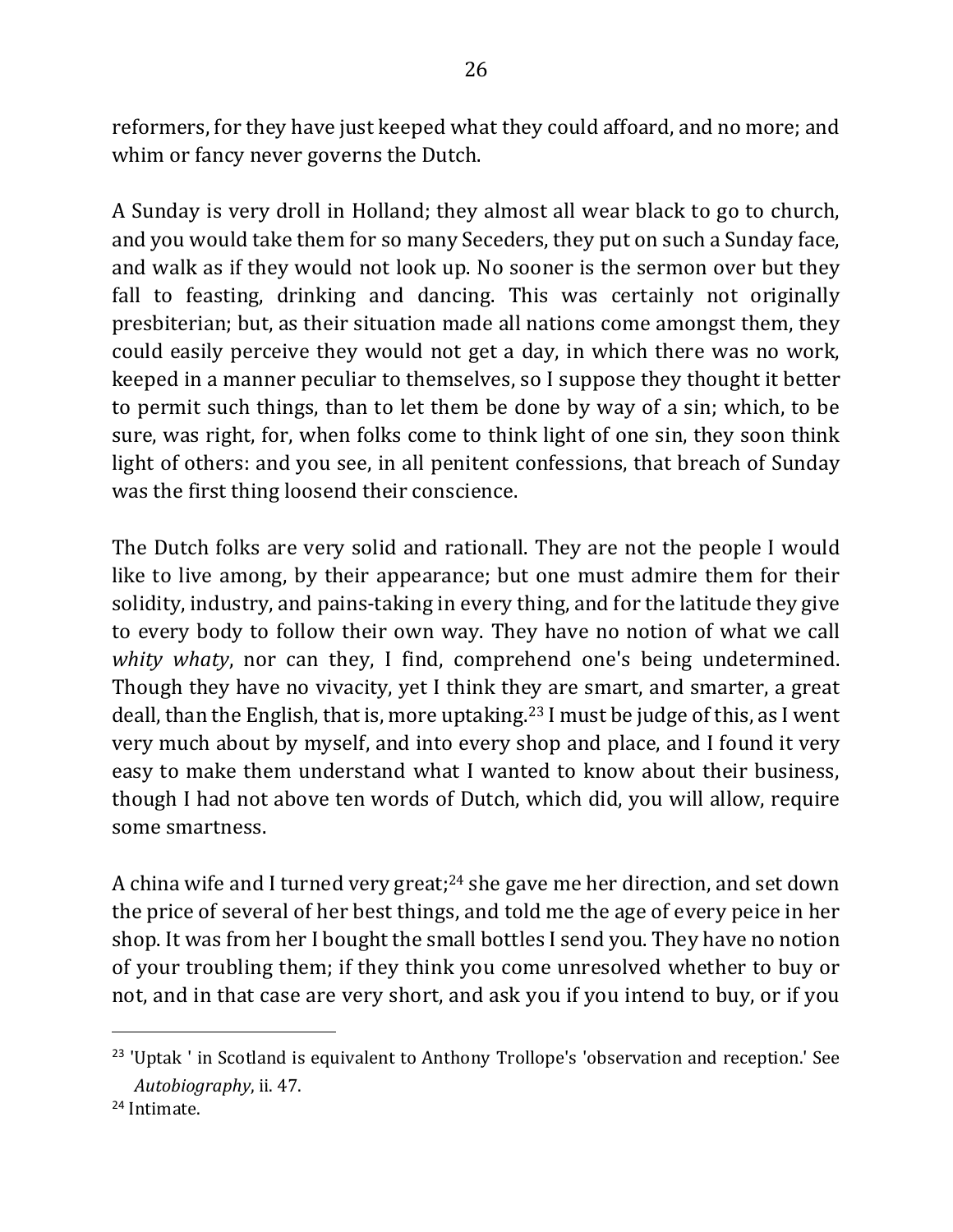be wanting anything; but, if you buy a triffle, or say that you are a stranger looking for curiosity, or that you would buy, but cannot carry things from place to place, then they are very civill.

The thing I think the oddest about the Dutch is their appearance; there [are] almost none of them have the look of gentlemen or ladies. The men are tolerable; they have the air of sober men of busness, but, for the ladies, they look like chambermaids, put on them what you please, and they dress very plain. A fine guilt coach will pass, and in it a chamber-maid in her Sunday's clothes, or an old worn-out housekeeper; and, when you see them walking from church, drest, they are just like a lady from the country, who has not had on a hoop, nor a fan in her hand, for twenty years, looking very prim, with her elbows into her sides, her two hands streight out before her, holding the fan out likeways, as if she was to red  $25$  her way by it, and hagheling, [advancing with difficulty; per *Scottish National Dictionary*; dsc.] as if she thought all her pitecots were coming off. And this is a description of every body, for there is no odds<sup>26</sup> in any town, either in the appearance of the people or the place, for, shut your eyes, and you will not know in what town you are, they are so like.

What do you think of their making salt in Rotterdam, as a proof of their industry? The salt water is brought severall leagues off, and their peats from high up in Germany, yet they made salt almost as cheap as we buy it in Scotland; till of late, that the States has laid a duty on it. The salt water is brought in a boat, which is made to hold a certain quantity. The boat goes down the Maes out to sea, they pull out a cork, and she draws as much water as she can hold; in with the cork, and away they come, and it is pumped out of the boat into the salt-pan. This is an improvement to Mr. Martin, least his water is too fresh.

Every thing of vivers<sup>27</sup> is dear in Holland but vegetables, upon which the commons live almost all summer, and the better sort a great deall. Every body, great and small, sups on sallad with oil and vinegar. Their cookery is preferable to ours in all sorts of stewes or stoved things. They stew almost all the

<sup>&</sup>lt;sup>25</sup> To clear, or straighten.

<sup>26</sup> Difference.

<sup>&</sup>lt;sup>27</sup> Food, provisions.